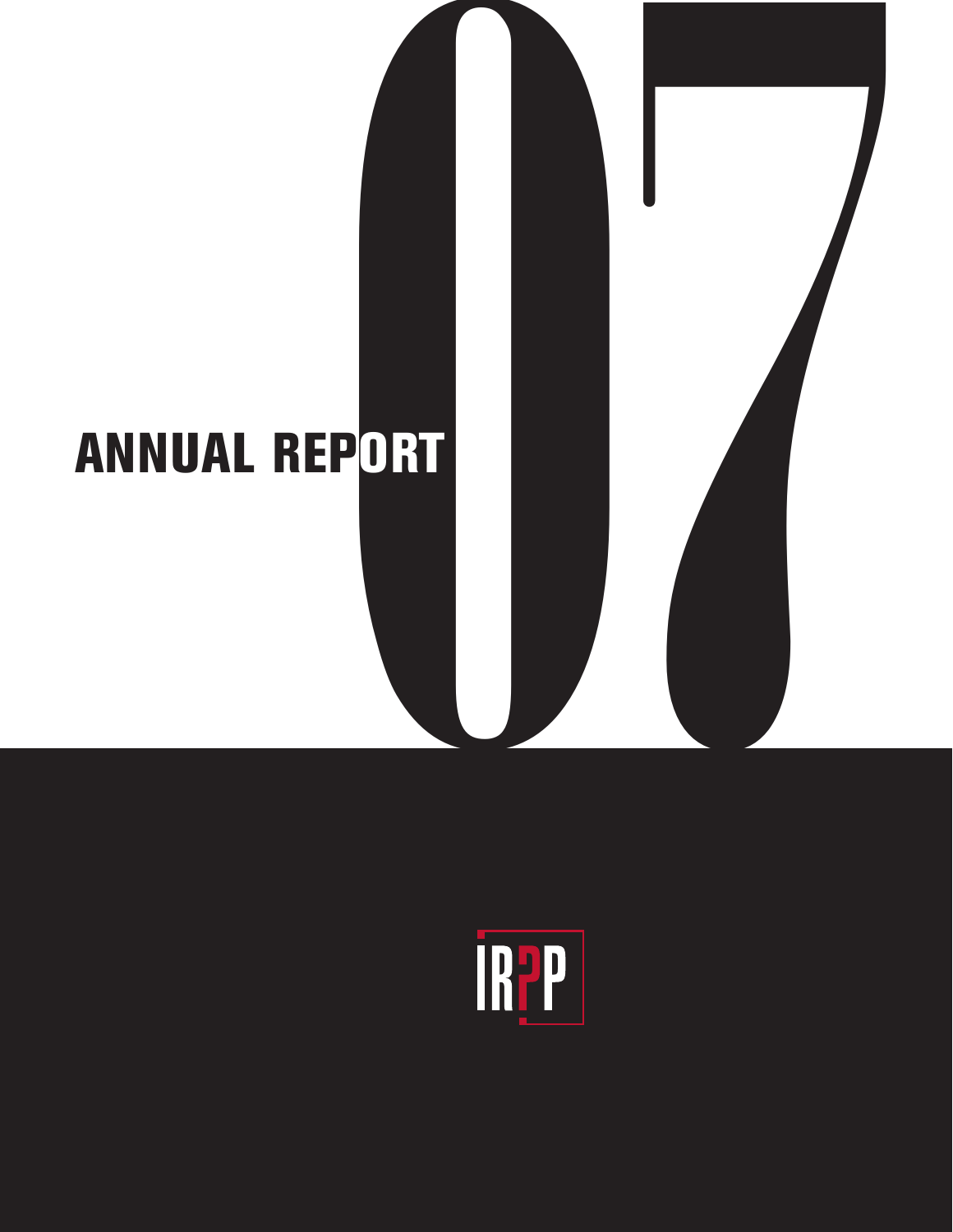### JANICE MACKINNON



**1**

**IANIOE MACKINNON**<br> **Started** my term as chair of the Board in the same month that<br>
MeI Cappe came on board as president and CEO of the IRPP,<br>
and it has been a pleasure to work with him and get to have him<br>
through this Mel Cappe came on board as president and CEO of the IRPP, and it has been a pleasure to work with him and get to know him through this period of transition. Despite all the changes, the Institute nevertheless achieved a great deal over the past year, and there are also several very exciting new research projects on the horizon. I therefore look forward to another productive and challenging year.

Turning to Board business, John Helliwell is stepping down from the Board after two consecutive terms. Bob Rae (who was named chair in 2001, renewed his chairmanship in 2004 and stepped down to enter active politics in 2006) is stepping down after almost ten years on the Board. Jodi White of the Public Policy Forum, a member of the Institute representing a compatible organization, completes her term. On behalf of the Board, I want to thank all very much for their service to the Institute.

**JANICE MACKINNON**

# **MESSAGE FROM THE CHAIR OF THE BOARD OF DIRECTORS**

[Fred Gorbet,](http://www.irpp.org/about/gorbet.htm) [Guy Saint-Pier](http://www.irpp.org/about/stpierre.htm)re, [Bernard Shapir](http://www.irpp.org/about/shapiro.htm)o and [Kent](http://www.irpp.org/about/weaver.htm) [Weaver](http://www.irpp.org/about/weaver.htm) are renewing for a second term. [Antonia Maioni](http://www.irpp.org/about/maioni.htm) of the McGill Institute for the Study of Canada is renewing for a second term as a member of the Institute representing a compatible organization. Joining the Board as directors are the Hon. [John Manley,](http://www.irpp.org/about/manley.htm) former deputy prime minister and minister of finance, and [Martha Piper,](http://www.irpp.org/about/piper.htm) former president of the University of British Columbia. Joining us as a member of the Institute representing a compatible organization is [Gordon Smith,](http://www.irpp.org/about/smith.htm) who is director of the Centre for Global Studies and adjunct professor of political science at the University of Victoria. His expertise in the field of international security will be extremely valuable to us as we launch our new research project, Security and Democracy. I want to thank the renewing members for agreeing to continue their service to the Institute and welcome the new Board members.

I should mention a couple of other new developments last year. As permitted by the by-laws, the IRPP has formed a Fundraising Committee to assist staff in their fundraising efforts. Its work will begin officially this summer. Finally, our new auditing firm is Raymond Chabot Grant Thornton. I thank Deloitte & Touche LLP for many years of excellent service. □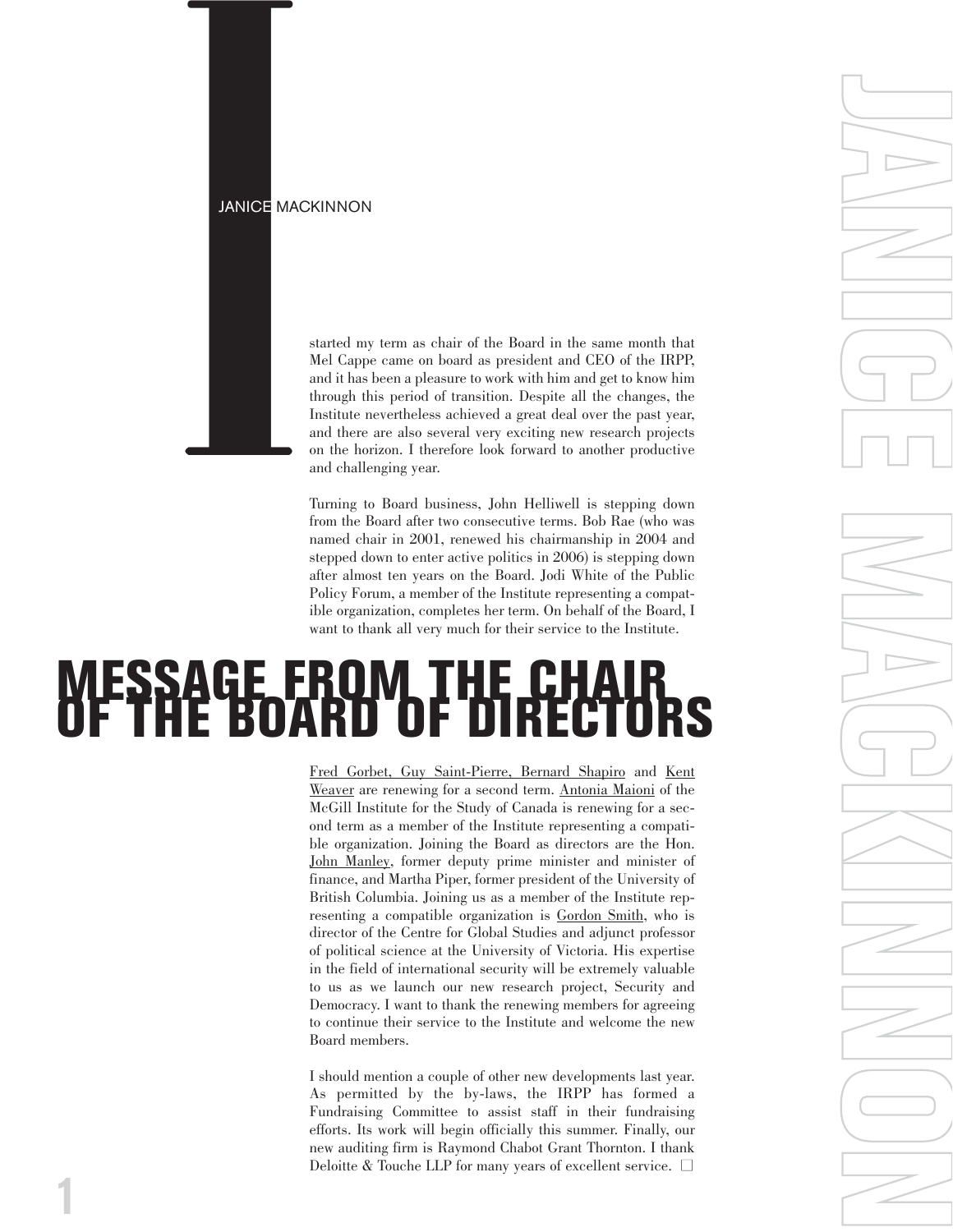t has been a great privilege for me to take over as president of The IRPP this past year. The IRPP makes an extremely valuable contribution to national public policy. Over 30 years of policy work in government, I have seen the importance of evidence-based policy development. The role of research in nourishing the public debate is crucial. And the IRPP has always played an important part in that debate. I look forward to continuing and expanding on that tradition.

The IRPP has a proud history of being a nonpartisan, independent, bilingual institution, based in Montreal but with a national perspective. I must congratulate my predecessor, Senator Hugh Segal, who, over the past seven years as president, raised the profile of the Institute and increased its involvement in international issues.

My objective is to build on the successes of my predecessors by plugging our valuable research into the public discourse and into the government decision-making process. We will use our publications to contribute to the debate. These include our flagship publication *Policy Options*, and *IRPP Choices*, *Policy Matters* and *Working Papers*. Our working lunches and seminars across the country will continue to enliven the policy debate on issues of importance to the future of Canada. And we will endeavour to make our research more accessible through the popular media.

The role of the IRPP from its inception has been to contribute to the public debate on current issues. But the Institute is always looking over the horizon to ensure not only that important public policy issues of the future are being analyzed and put on the agenda but that evidence and research are available to inform emerging policy debates.

The key to the IRPP brand across the panoply of think-tanks is the high quality of our research. We have a first-class, professional staff, and the scholars and researchers who contribute to the work are some of the best in the country.

# **ESSAGE FROM THE PRESID**

**M**

**FE** 

**L C**

**A**

**P**

**P**

**FE** 

As the public policy process changes, so does the think-tank community. While there has been a proliferation of institutions, many have a specific point of view or perspective, which makes them advocates. The IRPP stands apart from many other thinktanks. Our objective is not to advocate a position or point of view. As our mission statement says, our goal is to improve public policy in Canada. We do so by generating research, providing insight and sparking debate. That is how we strengthen the quality of the public policy decisions of governments, citizens, institutions and organizations.

I have long felt that Canada needs more independent research on which to base policy analysis and development and to inform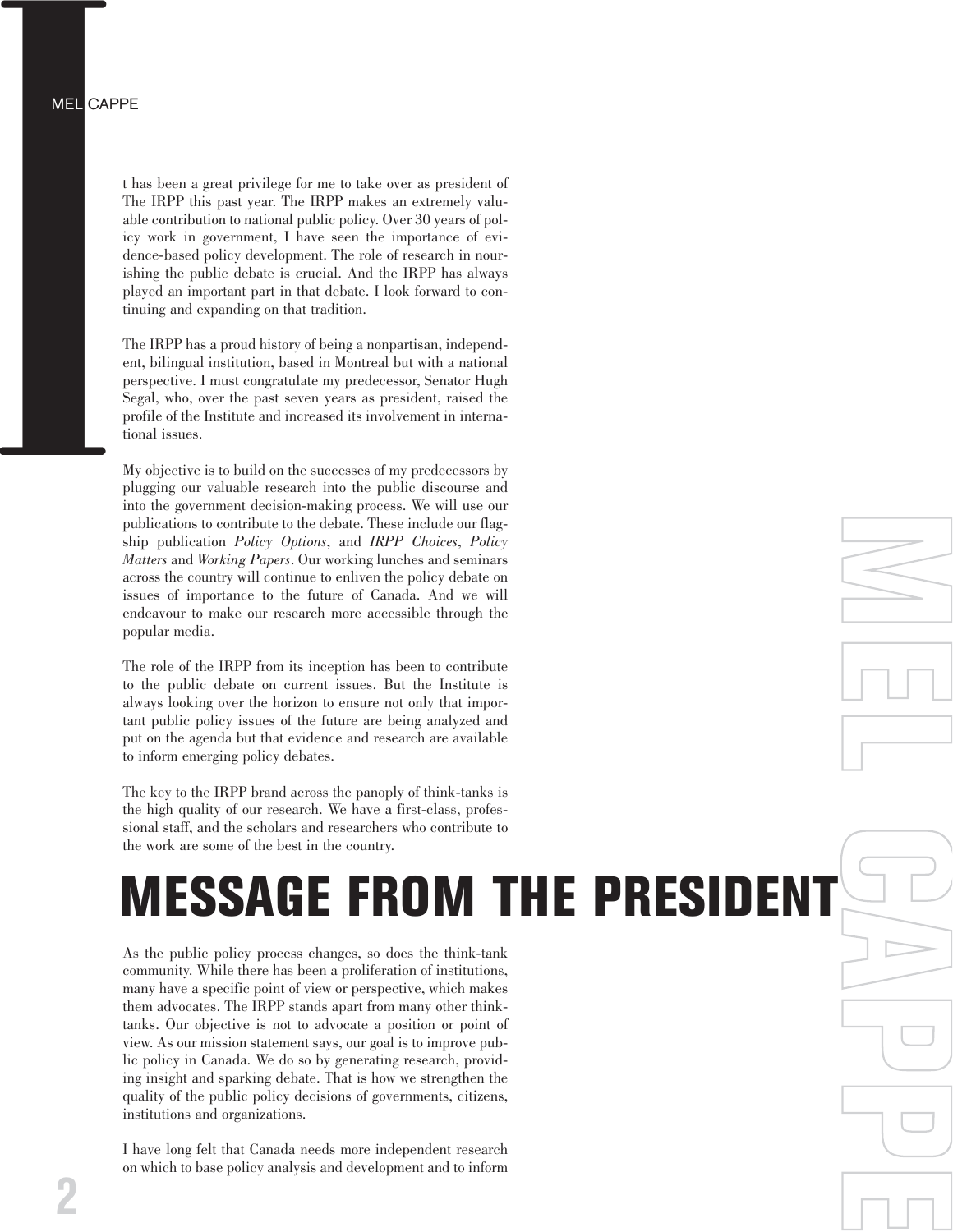the debate. A modern and mature democracy like Canada benefits from a cacophony of voices in robust debate. However, we also need the objective, analytic foundations for that debate. The IRPP is fiercely independent and we measure our success by having nourished the public debate, not by advocating a particular point of view.

The Institute's independence is preserved by a Board of Directors composed of distinguished business and community leaders, and former politicians and academics. Our independence is also assured by an endowment, which insulates us from the political fray and the more parochial sponsors of research. Nevertheless, to maintain the robust dynamism of the Institute, to expand our reach as well as our capacity to deal with increasingly complex public policy issues in the coming years, we shall be engaging in fundraising in selected circumstances, always in such a way as to protect our precious independence.

Over the past year, Bob Rae, who stepped down as chair of the Board in June 2006, was very helpful in guiding the change of presidents. And [Janice MacKinnon,](http://www.irpp.org/about/mackinnon.htm) our new chair, has led the Board effectively and provided valuable assistance to me in the transition. I would like to take the opportunity to thank all the members of the Board, whose advice and support in maintaining quality I value tremendously.

Suzanne Ostiguy McIntyre, Vice-President, Operations, does a wonderful job in managing the myriad operations of the Institute. And France St-Hilaire, Vice-President, Research, is terrific in ensuring the integrity and strategic focus of our research. Ian MacDonald does an excellent job of editing *Policy Options*, keeping it both relevant and timely. The staff of the IRPP, I have found, is a truly dedicated and gifted group of people who work hard and collaborate closely.

## **MESSAGE FROM THE PRESIDENT**

**M**

**FE** 

**L C**

**A**

**P**

**P**

**FE** 

The IRPP has a broad research agenda. Our aim is to focus on issues of importance where we can make a difference and add value. Our work on federalism will continue, as will that on immigration and diversity. The publication of works such as *[Belonging? Diversity, Recognition and Shared Citizenship](http://www.irpp.org/books/archive/16868623.htm)*, the third in our Art of the State series, has shown how we can successfully contribute to the policy debate. The research on family policy, as well as that on governance and strengthening democracy, has enlivened the debate in Canada and will continue to do so.

We have, moreover, expanded our agenda into new areas that will profoundly affect the future of our country. These include innovation and productivity, the aging of the population, security and democracy, and the challenges of Canada's North. Each of these topics has current and future strategic significance for Canada.

I look forward to an exciting and productive future for the IRPP.  $\Box$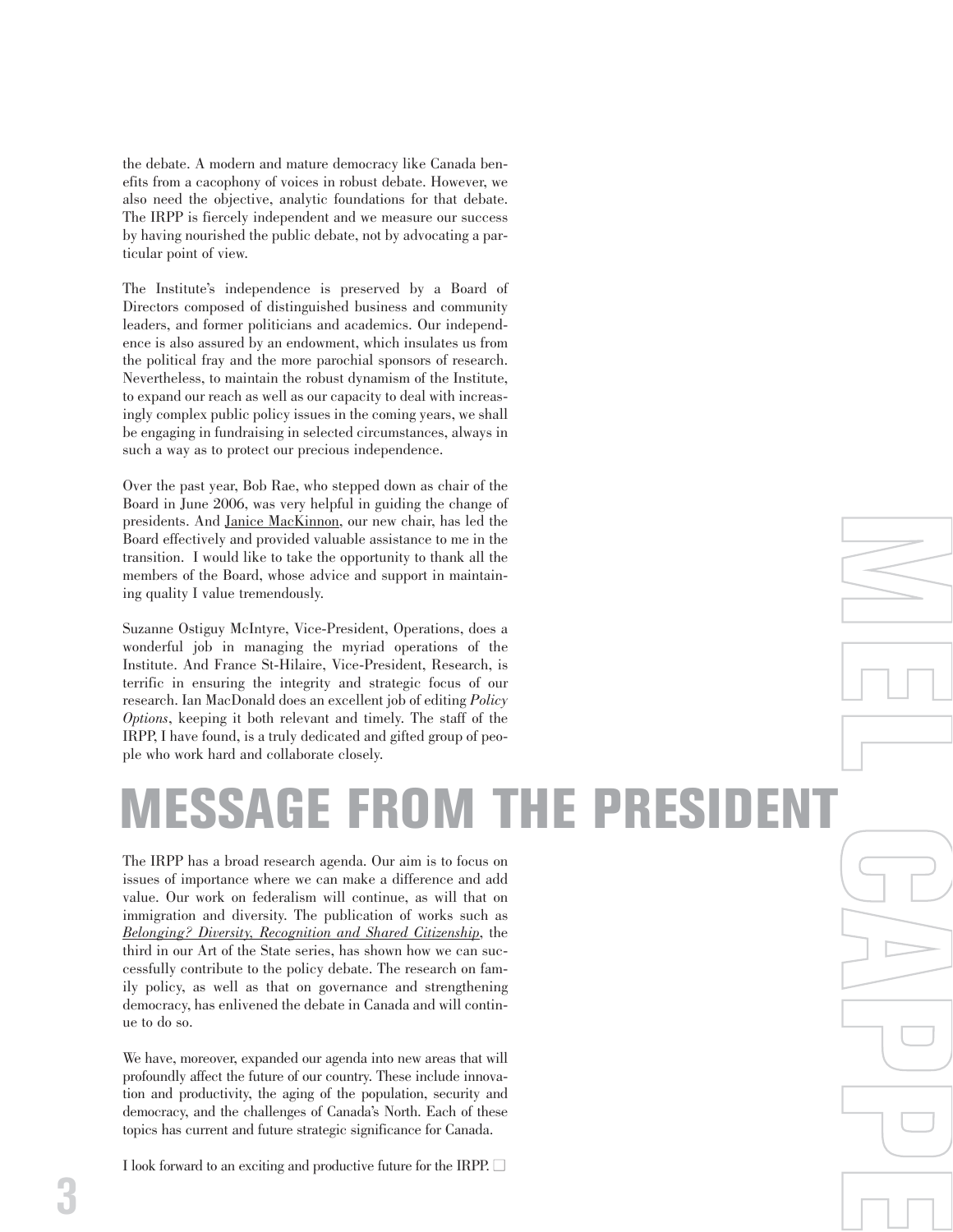espect for diversity is one of the foundation stones of the Canadian community and an essential dimension of public policy development for all orders of government. It is an ongoing pursuit, one that must be adjusted from time to time to reflect changing demographic, cultural and other factors. Changes in public values also have to be taken into account, along with the need to balance the ideals and concerns of particular communities with the individual rights that are so important to Canadians.

It is a healthy sign of Canadian democracy that tensions linked to certain diversity-related claims can be openly debated. This was the case, for example, following the March 2006 decision of the Supreme Court of Canada in the *Multani* case, in which the court outlined conditions under which it would be reasonable for a student to wear a *kirpan* (a Sikh ceremonial dagger.) to school. In February 2007, the Quebec government appointed a consultative commission, chaired by two distinguished academics, Charles Taylor and Gérard Bouchard, to examine practices of accommodation related to minority communities.

It was against the backdrop of these and other developments that the IRPP released the third volume of its Art of the State series. This book, edited by Keith Banting, Thomas Courchene and Leslie Seidle, includes studies and commentaries by leading scholars from Canada, Europe and the United States. The authors explore two broad policy agendas: the *multicultural agenda*, which focuses on recognizing cultural differences, helping minorities express their distinct identities and practices, and building more inclusive conceptions of citizenship; and the *integration agenda*, which seeks to bring minorities into the mainstream, strengthen the sense of mutual support and solidarity, and reinforce the bonds of a common community. In their concluding chapter, the editors outline a vision of shared citizenship based on the promotion of human rights, socioeconomic equality and political and civic participation.

### **PUBLICATIONS**

*Belonging? Diversity, [Recognition and Shared](http://www.irpp.org/books/archive/16868623.htm) Citizenship in Canada* (eds. Keith Banting, Thomas Courchene and Leslie Seidle) Monograph, January 2007

### **EVENTS**

**Consultation with Senior Federal Government Officials**

Keith Banting, Thomas J. Courchene and F. Leslie Seidle February 13, 2007, Ottawa

### **Consultation with Senior Ontario Government Officials**

Keith Banting, Thomas J. Courchene and F. Leslie Seidle February 14, 2007, Toronto

**Book Launch:** *The Art of the State, Volume III: Belonging? Diversity, Recognition and Shared Citizenship in Canada* Keith Banting, Thomas J. Courchene and F. Leslie Seidle

**G**

**O**

**V**

**E** 

**R**<br>B<br>C<br>B<br>C<br>B<br>C<br>B<br>C<br>S<br>G<br>C<br>S<br>E<br><br><br><br><br><br><br><br><br><br><br><br><br><br><br><br><br><br><br>

**N**

**A**

**N**

**C**

**FE** 

February 13, 2007, Ottawa

**Working Lunch:** *The Art of the State, Volume III: Belonging? Diversity, Recognition and Shared Citizenship in Canada* Keith Banting, Stuart Soroka, Jeffrey Reitz and Rupa **Baneriee** February 14, 2007, Toronto



R

RESEARCH DIRECTOR LESLIE SEIDLE

# **THE ART OF THE STATE III**

To encourage a wide readership for the important findings of this research project, the IRPP released five of the chapters on its Web site prior to publication of the book. Based on the number of downloads of these documents, there has clearly been a very high level of interest in this work. The [chapter by Jeffrey Reitz and](http://www.irpp.org/books/archive/AOTS3/reitz.pdf) [Rupa Banerjee](http://www.irpp.org/books/archive/AOTS3/reitz.pdf) was the subject of an in-depth, front-page article in *The Globe and Mail* that focused on factors that may dampen the sense of belonging to Canada among immigrants and their children. These authors also participated in a panel with Keith Banting and Stuart Soroka at a Toronto working lunch.

As part of its objective of bringing the IRPP's research to the personal attention of policy-makers, IRPP President Mel Cappe chaired a meeting between the editors and several deputy ministers and other senior officials in Ottawa in February, 2007, and a similar meeting with senior Ontario government officials in Toronto.  $\square$ 

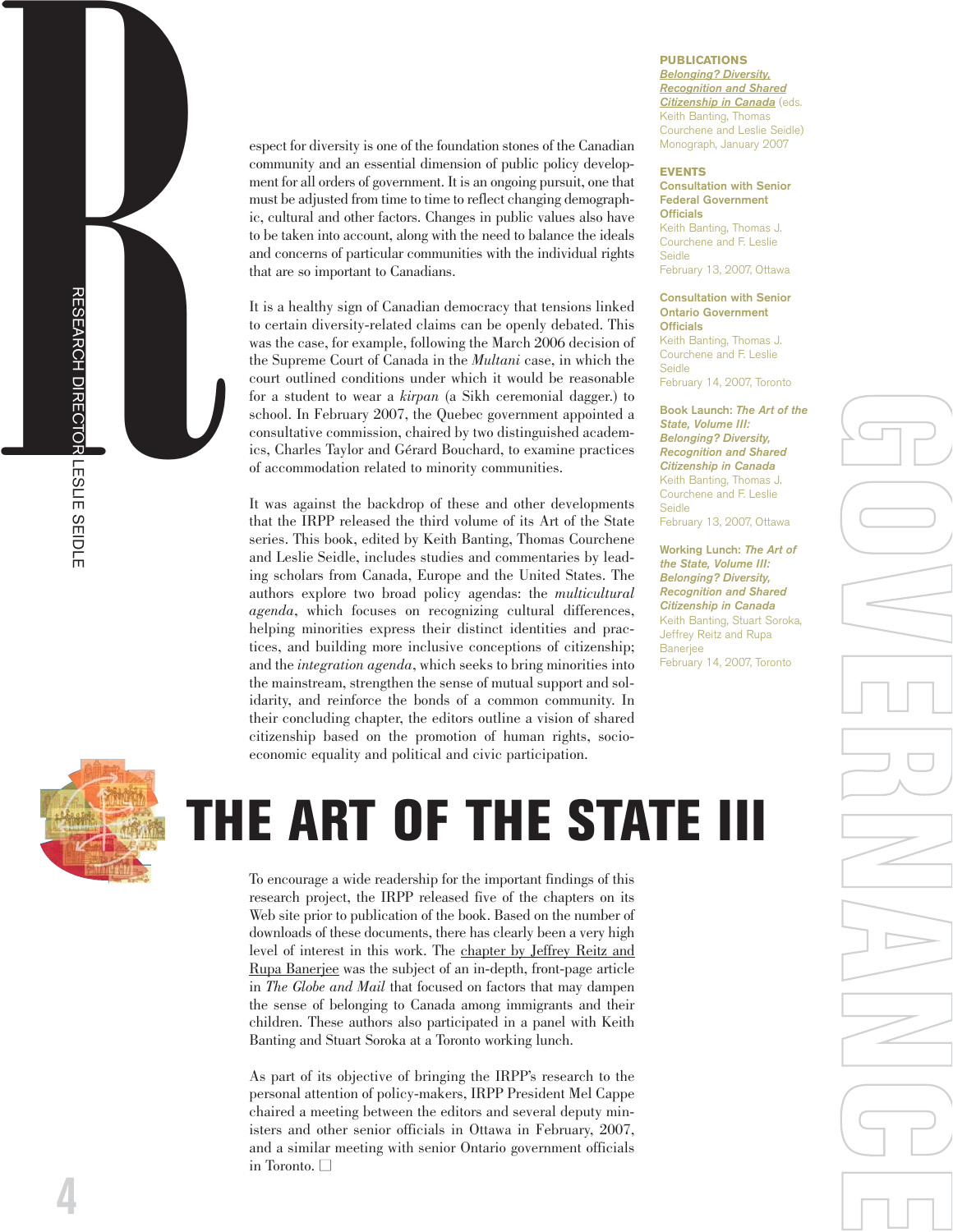

hile the Harper government has given strong signals that it will continue to admit an increasing number of newcomers into the country, research has found that more emphasis needs to be placed on their integration into all aspects of society. One area that has been particularly underresearched is that of the political integration of immigrants. This topic was the focus of a well-attended IRPP working lunch in Toronto where we presented two new studies that deal with the subject from somewhat different perspectives.

[The first, by Michael Pal and Sujit](http://www.irpp.org/choices/archive/vol13no1.pdf) Choudhry (both at the University of Toronto), examines the political representation of visible minority immigrants. The authors look anew at the fact that representation in the House of Commons is out of step with the changing demographic reality in Canada. One manifestation of this is the under-representation in Parliament of the three fastest-growing provinces – Alberta, British Columbia and Ontario – in whose urban areas most visible-minority immigrants are settling. For this reason, the votes of these immigrants are being diluted. If Canada is to successfully integrate its visible-minority immigrants, they argue, it must assure that its political institutions are – and are perceived as being – "scrupulously fair" in how they represent the interests of the newest members of the political community. The federal government recently tabled Bill C-56, which proposes "increasing the size of the House of Commons to...accommodate population growth in British Columbia, Alberta and Ontario," which was one of the recommendations of this study.

[The second, by Bruce Hicks](http://www.irpp.org/wp/archive/wp2006-03.pdf) (Université de Montréal), examines the municipal elections in Toronto immediately before and after the merger that created the megacity. The author finds that visible minorities, people with lower incomes, and tenants are significantly less likely to vote in municipal elections than other groups. This, coupled with the fact that incumbency gives candidates a distinct electoral advantage, creates a situation whereby these groups, and particularly visible minorities, are under-represented on city councils. Given that 40 percent of Torontonians are visible minorities, the author notes, such inequities cast doubt on the legitimacy of the municipal government. >>

# STRENGTHENING<br>CANADIAN DEMOCRACY

**G O V E R**<br>B<br>C<br>B<br>C<br>B<br>C<br>B<br>C<br>S<br>G<br>C<br>S<br>E<br><br><br><br><br><br><br><br><br><br><br><br><br><br><br><br><br><br><br> **N A N C FE** 



**5**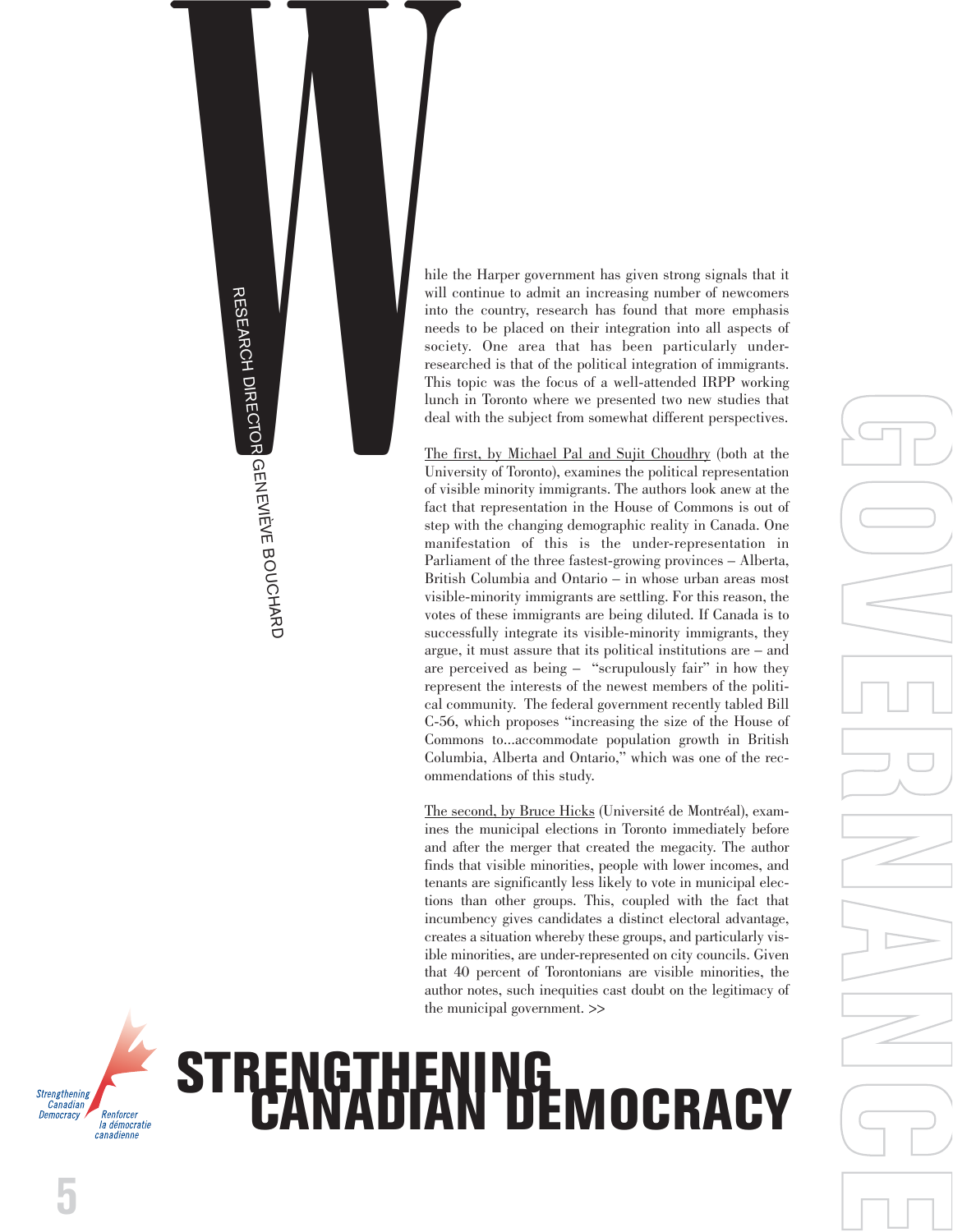The importance of political parties in public participation and government legitimacy was one of the questions examined at a joint IRPP-Trudeau Foundation conference held in November 2005. In 2006-07 the IRPP published four papers from that conference. In the first of these papers, Kenneth Carty (University of British Columbia) argues that traditional brokerage parties have led to the disengagement of voters. He shows that the competition between Canada's parties has been shaped by the first-past-the-post electoral system, which has rendered large regions of the country uncompetitive for long periods and has excluded too many citizens from meaningful participation. He recommends electoral reform, which, he says, "offers a way to usher in the new party organizations that will reshape the competitive alignments necessary to allow Canadians to participate in a new democratic national public life."

[William Cross \(Carleton University\) and Lisa Young](http://www.irpp.org/choices/archive/vol12no4.pdf) [\(University of Calgary\)](http://www.irpp.org/choices/archive/vol12no4.pdf) also look at political parties, but they focus on the critical role individual party members play, and propose ways to reinvigorate membership in Canada's parties. They argue that party members want to be more involved in the shaping of policy, and propose the creation of policy foundations within the parties. These foundations would be a vehicle through which parties' grassroots supporters and experts could participate in the study and the development of policy.

Another important aspect of public participation in policy development is whether and how other sectors such NGOs or academics influence public policy. Daniel Cohn (Simon Fraser University) argues that scholars have substantial opportunities, but that their influence is indirect and achieved by convincing those with power to advocate for and/or act on their ideas. In her paper, [Susan Phillips](http://www.irpp.org/pm/archive/pmvol7no4.pdf) (Carleton University) explores the changing relationships between government – particularly the federal government – and the voluntary sector and the implications of these changing relationships for governance and citizenship. She shows that governance, at least the policy development aspect, is not shared to the extent that theory and popular conceptions would suggest.  $\square$ 

### **PUBLICATIONS**

Daniel Cohn, **["Jumping into](http://www.irpp.org/pm/archive/pmvol7no3.pdf) the Political Fray: [Academics and Policy-](http://www.irpp.org/pm/archive/pmvol7no3.pdf)Making"** *IRPP Policy Matters*, May 2006

**G**

**O**

**V**

**E** 

**R**<br>B<br>C<br>B<br>C<br>B<br>C<br>B<br>C<br>S<br>G<br>C<br>S<br>E<br><br><br><br><br><br><br><br><br><br><br><br><br><br><br><br><br><br><br>

**N**

**A**

**N**

**C**

**FE** 

Kenneth Carty, **["The Shifting](http://www.irpp.org/choices/archive/vol12no4.pdf) [Place of Political Parties in](http://www.irpp.org/choices/archive/vol12no4.pdf) Canadian Public Life"** *IRPP Choices*, June 2006

William Cross and Lisa Young, **"Are Canadian Political Parties Empty [Vessels? Membership,](http://www.irpp.org/choices/archive/vol12no4.pdf) Engagement and Policy"** *IRPP Choices*, June 2006

Susan Phillips, **["The](http://www.irpp.org/pm/archive/pmvol7no4.pdf) [Intersection of Governance](http://www.irpp.org/pm/archive/pmvol7no4.pdf) and Citizenship in Canada: Not Quite the Third Way"** *IRPP Policy Matters*, August 2006

Bruce Hicks, **["Are](http://www.irpp.org/wp/archive/wp2006-03.pdf) Marginalized Communities Disenfranchised? Voter [Turnout and Representation](http://www.irpp.org/wp/archive/wp2006-03.pdf) in Post-merger Toronto"** IRPP Working Paper, November 2006

Michael Pal and Sujit Choudhry, **"Is Every Ballot [Equal? Minority Vote](http://www.irpp.org/choices/archive/vol13no1.pdf) Dilution in Canada"** *IRPP Choices*, January 2007

### **EVENTS**

**Round Table: "The Gomery Commission and Government Accountability: Mandate, Recommendations and Next Steps"** co-chaired by Peter Aucoin and Ned Franks April 27, 2006, Ottawa

**Debate: ''The Reform of Democratic Institutions: What Do Political Candidates Think?''** Jerome H. Black, Bruce M. Hicks, William Cross and

### Henry Milner May 8, 2006, Ottawa **STRENGTHENING CANADIAN DEMOCRACY**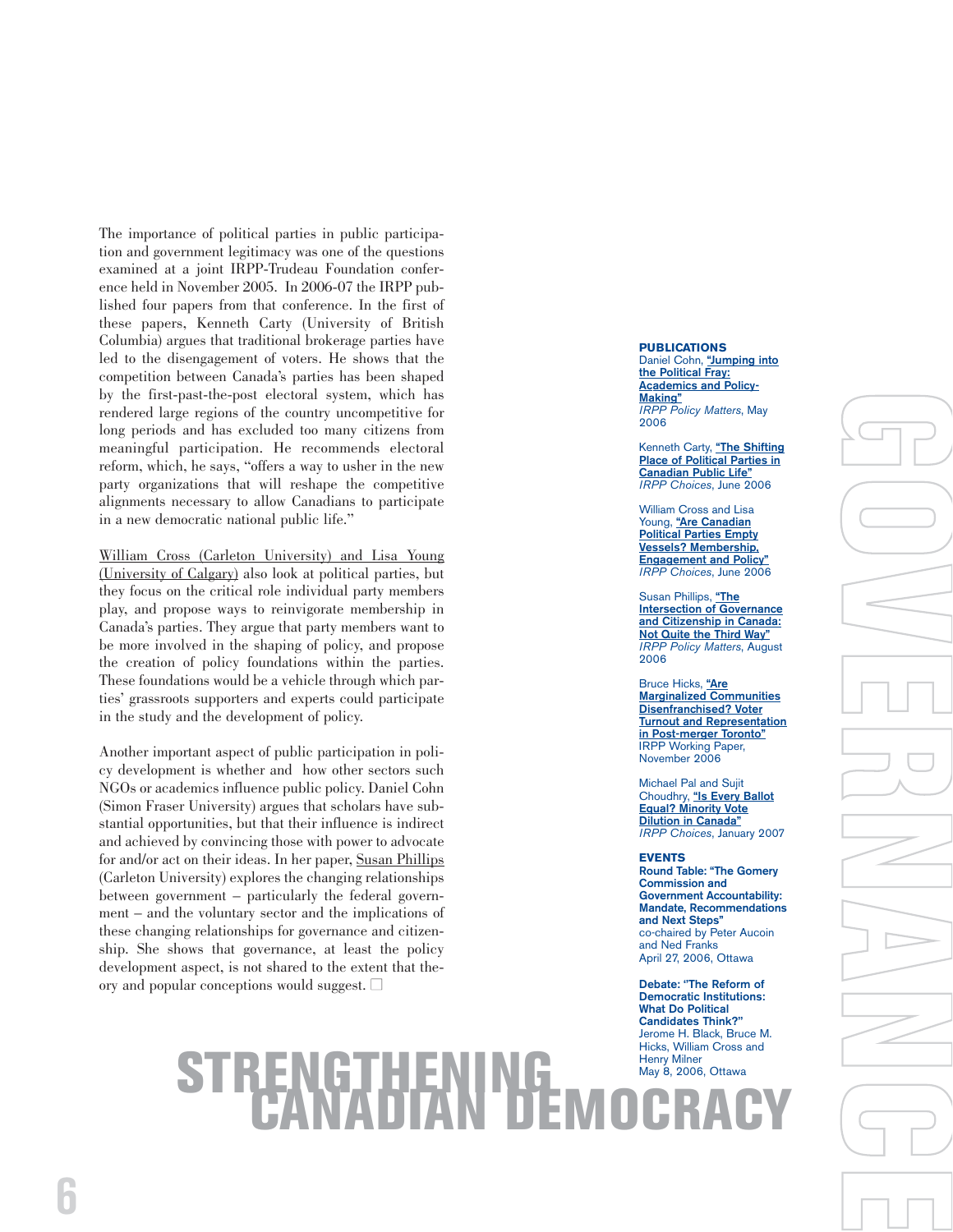The Harper government arrived on the federal scene in January<br>  $\frac{1}{2}$ <br>  $\frac{1}{2}$ <br>  $\frac{1}{2}$ <br>  $\frac{1}{2}$ <br>  $\frac{1}{2}$ <br>  $\frac{1}{2}$ <br>  $\frac{1}{2}$ <br>  $\frac{1}{2}$ <br>  $\frac{1}{2}$ <br>  $\frac{1}{2}$ <br>  $\frac{1}{2}$ <br>  $\frac{1}{2}$ <br>  $\frac{1}{2}$ <br>  $\frac{1}{2}$ <br>  $\frac{$ 2006 promising to bring forth a new era of "open federalism." Putting an end to the long-standing and acrimonious federalprovincial dispute on fiscal imbalance was a key item on their agenda. The response of the new government to the recommendations of two expert panels on fiscal federalism – the Expert Panel on Equalization and Territorial Formula Financing, established by the minister of finance, and the Council of the Federation's Advisory Panel on Fiscal Imbalance – was therefore much anticipated. The government set out its proposed approach and initiated a process of consultation in a discussion paper tabled with the May 2006 federal budget (*Restoring Fiscal Balance*).

> Given its extensive work and expertise in this area, the Institute was able to contribute in a number of ways to this process. *Policy Options'* primer on fiscal imbalance in [September 2006](http://www.irpp.org/po/archive/po0906.htm) provided in-depth analyses by leading experts on fiscal federalism such as Tom Courchene, Robin Boadway, Don Drummond, France St-Hilaire and others on the issues at stake and the potential impact of the various proposed reforms. The Institute also organized and hosted public events and panel discussions in Ottawa and Toronto. In addition, IRPP Senior Scholar Tom Courchene produced a special report examining some of the more controversial issues related to the treatment of energy and natural resource revenues in the Equalization program.



## **CANADIAN FEDERALISM**

While the 2007 federal budget contained significant measures on all those fronts, the reaction of some of the provinces and the ongoing discussions about potential changes to the federal spending power suggest that this dossier remains very much open.  $\Box$ 

### **PUBLICATIONS**

Thomas J. Courchene, **["Energy Prices, Equalization](http://www.irpp.org/miscpubs/archive/courchene_QLJ.pdf) and Canadian Federalism: Comparing Canada's Energy Price Shocks"** Special Report, August 2006

Thomas J. Courchene **"Accountability and Federalism in the Era of [Federal Surpluses: The Paul](http://www.irpp.org/po/archive/sep06/sthilaire.pdf) Martin Legacy, Part II"** Working papers, February 2006

**THE FISCAL IMBALANCE** *Policy Options*, September 2006

France St-Hilaire "**[The Fiscal Imbalance:](http://www.irpp.org/po/archive/sep06/sthilaire.pdf) Cutting to the Chase"**

Paul Boothe **["Th](http://www.irpp.org/po/archive/sep06/boothe.pdf)e Federal Discussion Paper: Road Map to a First Ministers' Conference"**

Robin Boadway **["Two Panels on Two](http://www.irpp.org/po/archive/sep06/boadway.pdf) Balances"**

Thomas J. Courchene **"Variations on the [Federalism Theme"](http://www.irpp.org/po/archive/sep06/courchene.pdf)**

Ruth Hubbard et Gilles Paquet **"Réinventer notre ar [chitecture institutionnelle"](http://www.irpp.org/po/archive/sep06/hubbard.pdf)**

Harvey Lazar **"Reforming the Framework [for Intergovernmental Fiscal](http://www.irpp.org/po/archive/sep06/lazar.pdf) Relations"**

Alain Noël **"**Q**uand le déséquilibr e [fiscal devient un problème](http://www.irpp.org/po/archive/sep06/noel.pdf) fédéral"**

Don Drummond **["What a Tangled Web we](http://www.irpp.org/po/archive/sep06/drummond.pdf) Weave"**

**EVENTS Working Breakfast on the Fiscal Imbalance** France St-Hilaire, Thomas J. Courchene and Gilles Paquet September 12, 2006, Ottawa

**Working Lunch: ''The Future of Equaliization''** Thomas J. Courchene, Don Drummond and Michael Smart June 27, 2006, Toronto

GOVERNANCE RE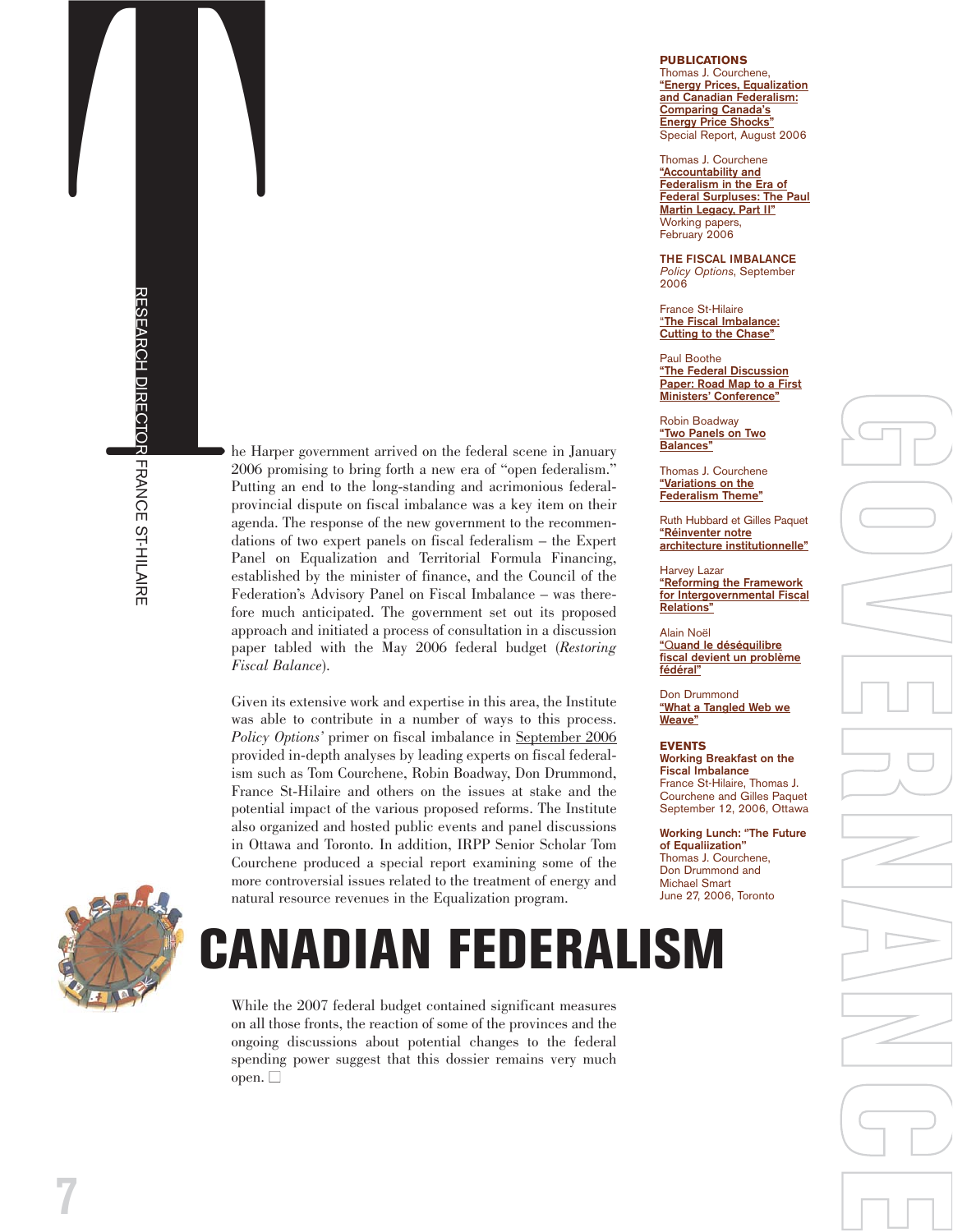NOO SVMOHD LOWER THE WELF SHOLD SHOLD SHOLD AND THE REAL CORPORATION OF THE REAL CORPORATION OF THE REAL CORPORATION OF THE REAL CORPORATION OF THE REAL CORPORATION OF THE REAL CORPORATION OF THE REAL CORPORATION OF THE RE he IRPP's fourth Art of the State conference, to be held in October 2007, will explore the grand sweep of issues related to the Canadian North. This region is full of promise and is an increasingly important element of Canada's domestic and international identity. While in some senses the North is still a frontier, it is also maturing as it develops economically and as new forms of governance take root. At the same time, the lands and peoples of the North face challenges, both in the Canadian and circumpolar contexts, as a result of geopolitical, environmental, economic and social trends. Specific themes to be addressed include

- Canada in the circumpolar world scientific, foreign policy and governance dimensions
- Public, First Nations and Inuit governance in the three territories
- Northern enterprise sustainable development, economies and communities
- Sustaining people new avenues to address critical challenges
- Northern policy for the future

As with previous Art of the State conferences, the IRPP will publish the papers and commentaries in a collected volume.  $\Box$ 



RESEARCH DIRECTORS FRANCES ABELE, MEL CAPPE, THOMAS COURCHENE, LESLIE SEIDLE AND FRANCE ST-HILAIRE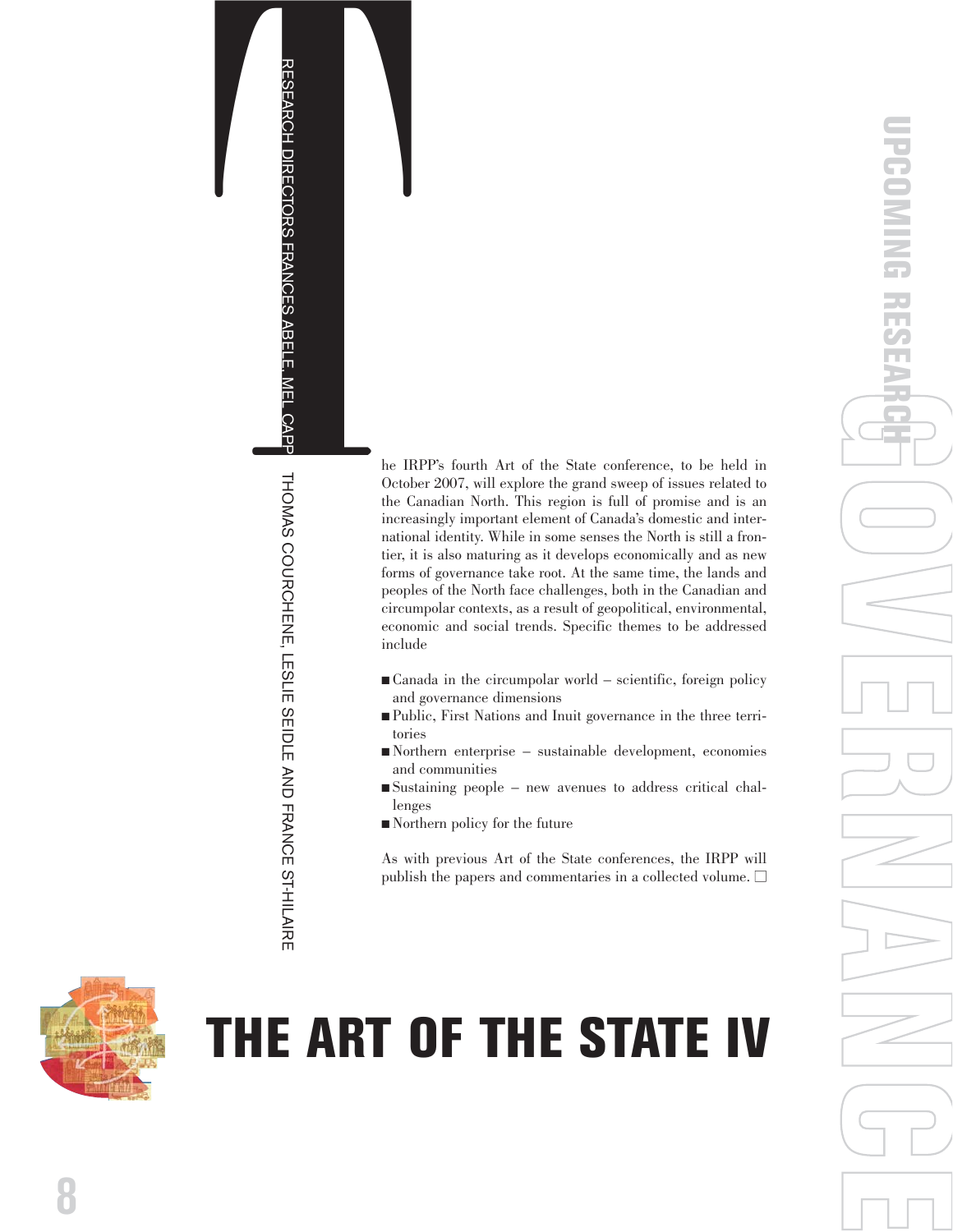### **THE CPA POLICY CHALLENGES AND ANALYSTS**

**Human capital:** W. Craig Riddell (University of British Columbia) **Climate change:** Mark Jaccard and Nic Rivers (Simon Fraser University) **Natural capital:** Nancy Olewiler (Simon Fraser University) **Population aging:** David K. Foot (University of Toronto) **Economic security:** Jean-Yves Duclos (Laval University) **Health outcomes:** Robert Evans, Clyde Hertzman and Steve Morgan (University of British Columbia) **Productivity:** Andrew Sharpe (Centre for the Study of Living Standards) **Trade and globalization:** Michael Hart (Carleton University)

### **THE CPA JUDGES**

**Wendy Dobson** (director of the Institute for International Business, Rotman School of Management, University of Toronto) **Alain Dubuc** (author and columnist for *La Presse* ) **John F. Helliwell** (Professor Emeritus, University of British Columbia) **Richard G. Lipsey** (Professor Emeritus, Simon Fraser University) **Carolyn Tuohy** (Professor Emeritus, University of Toronto) **William Watson** (chair, Department of Economics, McGill University and colum-

nist forthe *National Post* and the *Gazette*) **PUBLICATION**

**[CANADIAN PR](http://www.irpp.org/po/archive/po0406.htm) IORITI E S A G E N D A** *Policy Options*

April-May 2006

PROTOCOLOGY<br>
THE CARD PROTOCOLOGY<br>
THE CARD PROTOCOLOGY<br>
THE CARD PROTOCOLOGY<br>
THE CARD PROTOCOLOGY<br>
THE CARD PROTOCOLOGY<br>
THE CARD PROTOCOLOGY<br>
PROTOCOLOGY<br>
THE POSITION PROTOCOLOGY<br>
THE POSITION PROTOCOLOGY<br>
THE POSITION

**CANADIAN PRIORITIES AGENCIE CANADIAN PRIORITIES AGENCIE CAN AND ANNOUNCED CANADIAN PRIORITIES AGENCIE CAN AND CONTINUES AGENCIE CAN AND CONTINUES AGENCIE CAN AND CONTINUES AGENCIE CAN AND FRANCE STATES of the main of the** he [Canadian Priorities Agenda \(CPA\)](http://www.irpp.org/cpa/index.htm) is an ambitious and innovative project designed to initiate a broad-based and informed public debate on policy choices and priorities for Canada over the medium term. The central theme of the project is scarcity and the need for choice: governments have limited resources and therefore must choose carefully which policies to pursue and which to leave behind. In so doing, they must weigh not only political considerations, but also the overall costs, benefits and distributional effects of alternative policies. One of the main objectives of the CPA is to produce research on key economic and social policy challenges based on this common analytical framework.

In the past year, the Institute commissioned leading experts in their fields to write research papers on the top eight public policy challenges facing Canada, as identified by the CPA agenda setters in the first phase of the project.

**ECONOMIC GROWTH**

In addition to describing the nature of the challenge at hand, each analyst was asked to propose three specific policies designed to address the challenge and to make the case for each.

The CPA project is now in its final phase. The analysts and invited commentators were convened in Toronto in March 2007 to present their proposals and critiques to a panel of six judges. Based on the evidence gathered and conference discussions, each judge was then asked to write a paper identifying the policy package that in his or her view would provide the greatest net benefits with regard to the economic and social well-being of Canadians.

The CPA papers and commentaries, as well as the judges' essays, will be published in the fall of  $2007. \Box$ 



**& SOCIAL PROGRESS**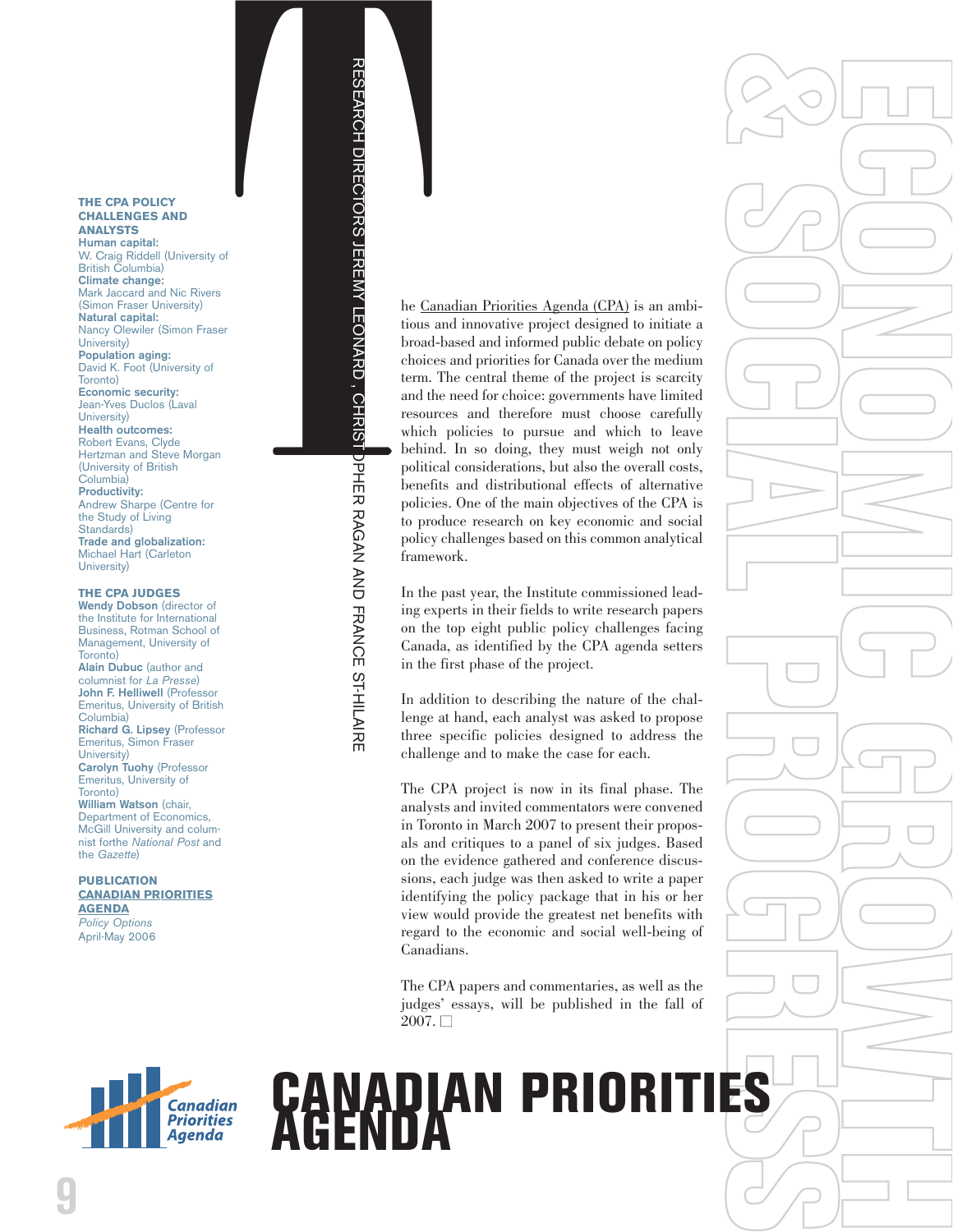### **PUBLICATIONS**

Daniel Salée, with the assistance of David Newhouse and Carole Lévesque, **["Aboriginal](http://www.irpp.org/choices/archive/vol12no6.pdf) [Quality of Life in Canada:](http://www.irpp.org/choices/archive/vol12no6.pdf) An Analysis of Current Research"** *IRPP Choices*, November 2006

**FE** 

**C**

**& S**

**O**

**C**

**I**

**A**

**L P**

**R**

**O**

**R**<br>B<br>C<br>B<br>C<br>B<br>C<br>B<br>C<br>B<br>C<br>E<br>E<br><br><br><br><br><br><br><br><br><br><br><br><br><br><br><br><br><br><br><br><br>

**FE** 

**S**

 $\bigcirc$ 

**O**

**N**

**O**

**M**

**I**

**C G**

**R**

**THING** 

**H**

socio-economic conditions of many Aboriginal people relative to other Canadians remains one of the most intractable problems governments face. These disparities raise serious questions about the degree to which equality of opportunity applies in Canada, and could even undermine social cohesion.

**DESPIE CONSTRANT CONSTRANT CONSTRANT CONSTRANT CONSTRANT CONSTRANT CONSTRANT CONSTRANT CONSTRANT CONSTRANT CONSTRANT CONSTRANT CONSTRANT CONSTRANT CONSTRANT (FOR SEARCH TO LATER CONSTRANT) (THE PERSIST CONSTRANT) (THE PER** There are nevertheless signs of progress. Since the mid-1990s, there has been an increase in the proportion of Aboriginal people who have completed or are pursuing post-secondary education. In some western provinces, collaboration among the federal, provincial and certain city governments has led to new community-based initiatives involving Aboriginal people in urban areas (who account for about half of the country's total Aboriginal population). A range of innovative Aboriginal businesses is providing employment and training, and these initiatives will no doubt serve as models for others.

> In 2006, the IRPP launched a new research program, Aboriginal Quality of Life, to which Joyce Green (University of Regina), Carole Lévesque (Institut national de la recherche scientifique), David Newhouse (Trent University) and Daniel Salée (Concordia University) serve in an advisory capacity. In November 2006, to inaugurate the program, we published an indepth analysis of the literature by Daniel Salée. In it he underlines the need to go beyond the old debates about whether Aboriginal people are best served by being autonomous, selfgoverning actors, on the one hand, or fully integrated into non-Aboriginal society, on the other. Salée concludes that "significant improvements to Aboriginal quality of life hinge on a fundamental, genuine and widespread political commitment to social change and social justice for Aboriginal people."



# **ABORIGINAL QUALITY OF LIFE**

This background paper will serve as the conceptual framework for a series of research studies that are in progress. The series will document and analyze innovative approaches in selected policy fields – including community economic development, child welfare, youth mental health and urban housing – their impact to date and lessons learned. In so doing, they will take account of the broader context of the quality of life of Aboriginal people (in particular, historical and constitutional factors) and how Aboriginal people have been involved in developing relevant initiatives. This IRPP research should contribute to a greater understanding of both past realities and the evolving place of Aboriginal people and their communities within Canadian society.  $\square$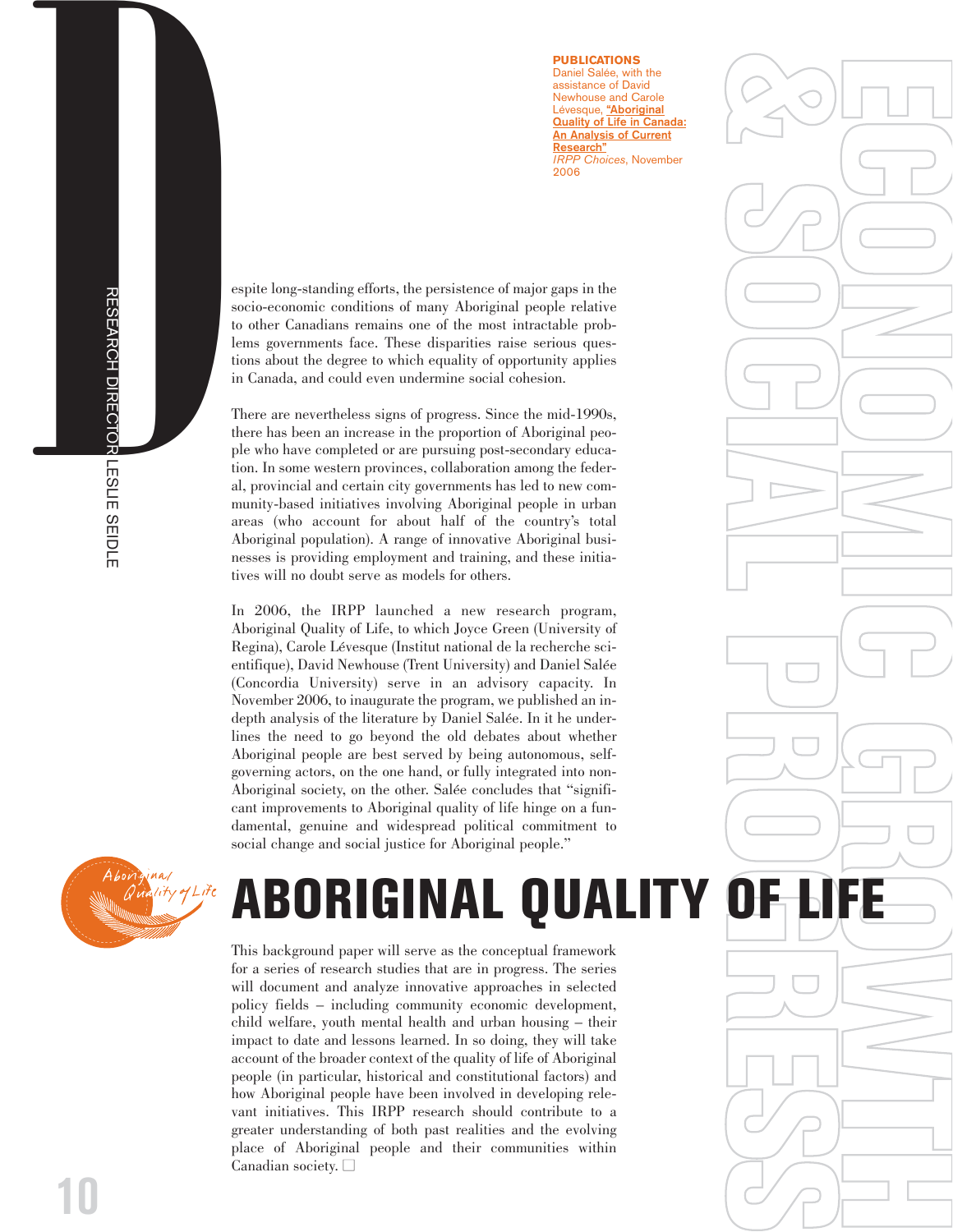

concern for the IRPP. Over the past few years, our focus has been on exploring the use of evidence and empirical analysis to understand the impact of specific policy innovations on the delivery of health care services. In November 2005, the Institute teamed up with the Centre for Health Services and Policy Research, the John Deutsch Institute for the Study of Economic Policy and the School of Policy Studies at Queen's University to organize a major multidisciplinary conference on evidence-based policy-making in various segments of the health care system. The papers presented at this conference were published jointly with the John Deutsch Institute in December 2006. They examine a wide range of critical issues including the ethical and funding considerations surrounding "orphan drugs" for rare diseases, the potential impact of private insurance on the public system, regionalization, service delisting, drug-pricing, and health human resource management in the context of an aging population.  $\square$ FRANCE CONTROL CONTROL CONTROL CONTROL CONTROL CONTROL CONTROL CONTROL CONTROL CONTROL CONTROL CONTROL CONTROL CONTROL CONTROL CONTROL CONTROL CONTROL CONTROL CONTROL CONTROL CONTROL CONTROL CONTROL CONTROL CONTROL CONTROL

**ECONOMIC GROWTH**

**& SOCIAL PROGRESS**



**PUBLICATIONS** *Health Services [Restructuring in Canada:](http://www.irpp.org/books/archive/16863124.htm) New Evidence and New Directions* (eds. Charles Beach, France St-Hilaire, Sam Shortt et al.) Monograph (with John Deutsch Institute), December 2006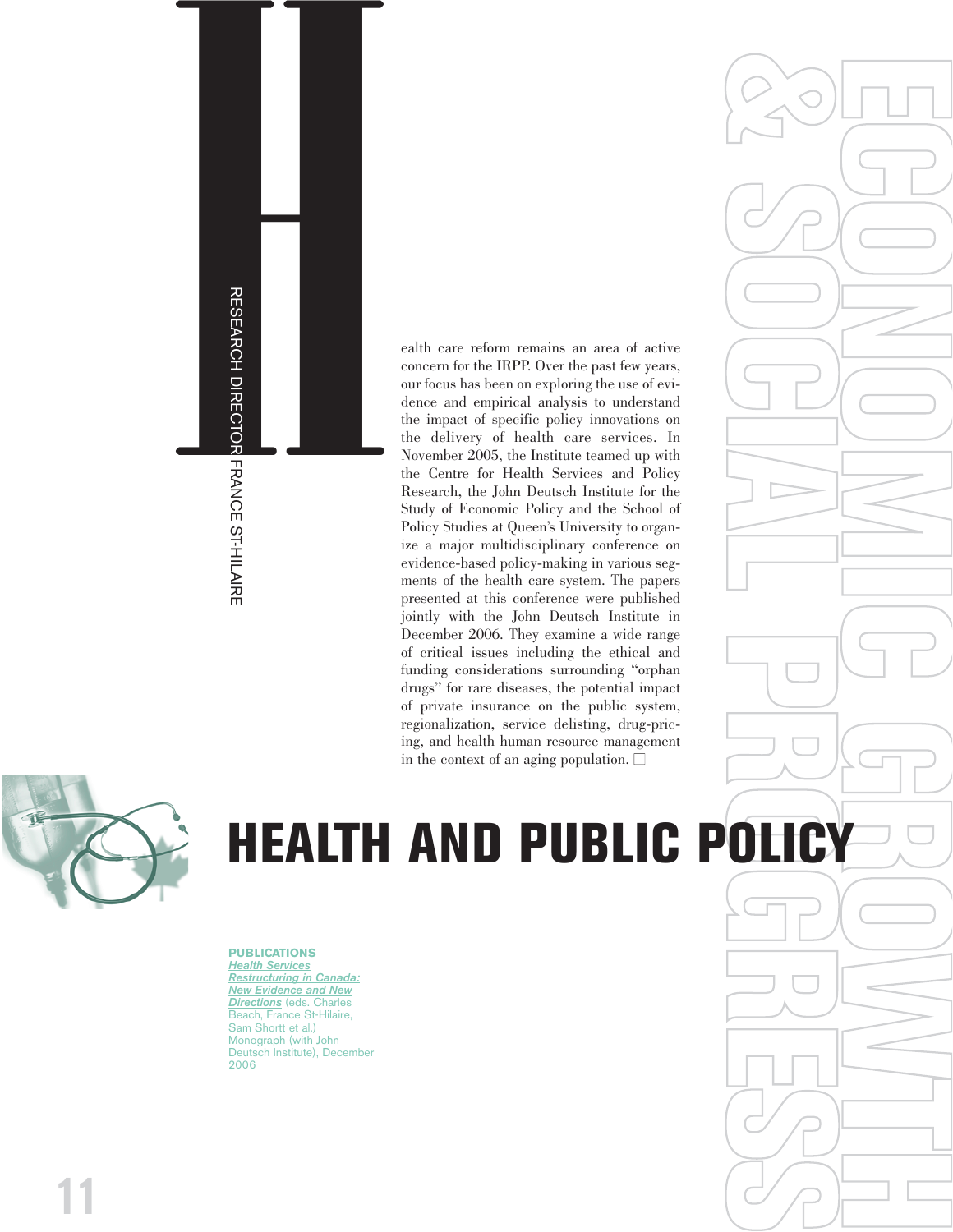

overnments pass and policy priorities change. Or so the story goes in Canada in 2006. While child development and family policy remained key issues across the country over the year, the election of a minority Conservative government at the federal level introduced a new dynamic to the debate.

As it promised during the electoral campaign, the government introduced the Universal Child Care Plan to provide "choice in child care" in its first budget. Parents of children under age six began receiving \$100 per month in July 2006. Thus the focus shifted away from helping working parents toward supporting all families, irrespective of their labour market status.

In Quebec, the electoral campaign of March 2007 echoed this new approach to family policy, with the leader of Action Démocratique du Québec, Mario Dumont, promising to lend "all families a helping hand" and promoting parents' "freedom of choice" in child care. This debate takes on particular importance in Quebec, where an extensive network of programs has been put in place to help working parents with young children. Developed over the past decade, these programs include child care services and generous parental leave benefits. Meanwhile, in other provinces, governments struggled in the wake of Ottawa's decision to terminate the bilateral early learning and child care agreements brokered by the former government. Some, for example, British Columbia, announced funding reductions, while others, like Manitoba, tried to make up for federal funding cuts by providing additional provincial money.

[The study by Paul Kershaw](http://www.irpp.org/choices/archive/vol13no2.pdf) (University of British Columbia), released in March 2007, presents a very timely analysis of federal and provincial family policies focusing on the family benefits packages in Alberta and BC compared with those available in other jurisdictions. Looking at cash transfers and public expenditures on services, the research sheds much-needed light on the ongoing debate between proponents of universal transfers for all families with children and those who support investing instead in nonparental child care services for working parents. Attesting to its relevance, this paper has become the most requested *IRPP Choices* study in terms of first-month downloads from the Institute's Web site.

[The paper by Marni Brownell \(University of Manitoba\) and her](http://www.irpp.org/choices/archive/vol12no5.pdf) [colleagues](http://www.irpp.org/choices/archive/vol12no5.pdf) moved the IRPP's research agenda on family and children in a new direction by re-examining the important link between school outcomes and the socio-economic circumstances using population-based data. One of the authors' key findings is that the socio-economic disparities in educational outcomes are far greater than had been previously believed, based on traditional school-based testing. The methodology and the findings of this study have enormous implications for evidence-based policy in health, education and early childhood development, and have generated much attention in the media and among researchers and policy-makers.  $\Box$ 



# ENT **FE S INVESTING IN OUR CHILDREN**

**PUBLICATIONS**

**Example 18**<br> **Example 2006**<br> **Example 2006**<br> **Example 2006**<br> **Example 2007**<br> **Example 2007**<br> **Example 2007** Marni Brownell, Noralou Roos, Randy Fransoo et al., **"Is the Class Half-Empty? A Population-Based Perspective on Socioeconomic Status and Educational Outcomes"** *IRPP Choices*, October 2006

**FE** 

**C**

**O**

**N**

**O**

**M**

**I**

**C G**

**R**<br>B<br>C<br>B<br>C<br>B<br>C<br>B<br>C<br>S<br>S<br>S<br><br><br><br><br><br><br><br><br><br><br><br><br><br><br><br><br><br><br>

**O**

**H**

Paul Kershaw, **["Measuring Up:](http://www.irpp.org/choices/archive/vol13no2.pdf) Family Benefits in British Columbia and Alberta in International Perspective** *IRPP Choices*, March 2007

### **EVENTS**

**Ongitudinal**<br> **Opment 10<sup>th</sup>**<br>
Santé **Reception: Québec Longitudinal Study of Child Development 10th Anniversary**  Journées annuelle de santé publique (JASP) October 2007

**Cational**<br>**Property**<br>**Property**<br>**Property Policy Panel on Educational Outcomes in Manitoba** Marni Brownell, John Wiens and John VanWalleghem December 6, 2006, Winnipeg

**I Empty? Using Administrative A Lecture: "Is the Class Half Data to Gain a Population-Based Perspective on Socioeconomic Status and Educational Outcomes"** In collaboration with the Léa-Roback centre de recherché sur les inégalités socials de santé de Montréal Marni Brownell (University of Manitoba)

**April 3, 2007, Montrea** 

rsity of<br> **Leading Up:**<br> **Leading Up:**<br> **Leading Up:**<br> **Leading Up:**<br> **Leading Up:**<br> **Present Working Lunch: '"Measuring Up: BC Family Policy Present and Future''** Paul Kershaw and Kevin Milligan

(University of British Columbia) June 14, 2007, Vancouver

ity of British<br>Hornick<br>**Racitute for Collection**<br>Molerta) **Working Lunch: ''Measuring Up: Alberta Family Policy Present and Future''** Paul Kershaw (University of British Columbia), Joseph P. Hornick (Canadian Research Institute fo Law and the Family) and Lois Harder (University of Alberta) June 13, 2007, Edmonton

**O**

**G**

**R**<br>B<br>C<br>B<br>C<br>B<br>C<br>B<br>C<br>B<br>C<br>E<br>E<br><br><br><br><br><br><br><br><br><br><br><br><br><br><br><br><br><br><br><br><br>

 $\bigcirc$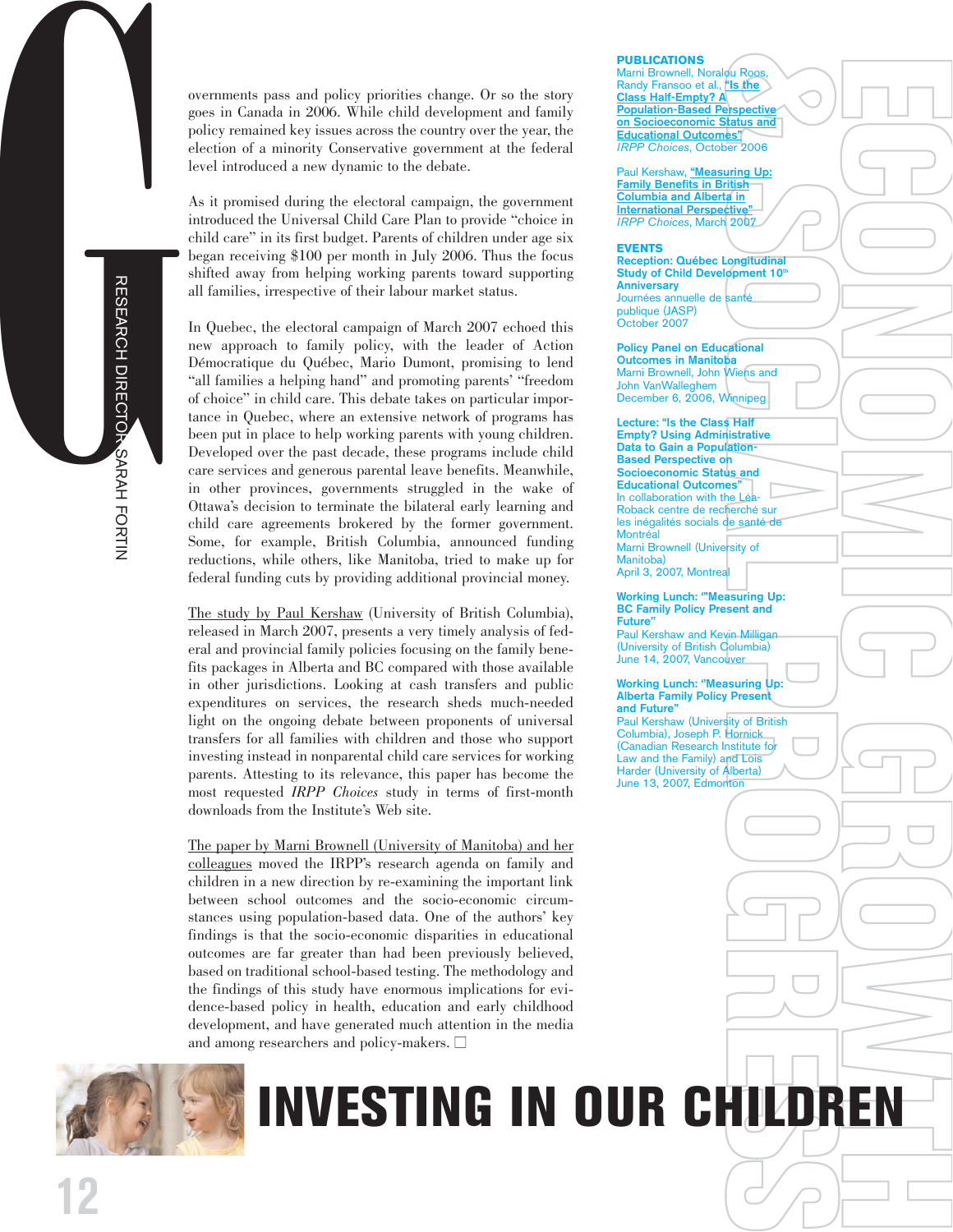RESEARCH DIRECTOR SARAH FORTIN

### **PUBLICATIONS**

Shelley Phipps, **["Working for](http://www.irpp.org/choices/archive/vol12no2.pdf) Working Parents: The [Evolution of Maternity and](http://www.irpp.org/choices/archive/vol12no2.pdf) Parental Benefits in Canada"** *IRPP Choices, May 2006*

Richard Chaykowski, **["Toward](http://www.irpp.org/choices/archive/vol12no3.pdf) Squaring the Circle: Work-Life Balance and the [Implications for Individuals,](http://www.irpp.org/choices/archive/vol12no3.pdf) Firms and Public Policy"** *IRPP Choices*, June 2006

Ana Ferrer and Lynda Gagné, **["The Use of Family Friendly](http://www.irpp.org/wp/archive/wp2006-02.pdf) Workplace Practices in Canada"** Working Paper, September 2006

Gilles Pronovost, **["Le temps](http://www.irpp.org/fr/pm/archive/pmvol8no1.pdf) dans tous ses états: temps [de travail, temps de loisir et](http://www.irpp.org/fr/pm/archive/pmvol8no1.pdf) temps pour la famille à l'aube du XXI e siècle"** *Enjeux publics IRPP*, February 2007



The system also saw the publication of several papers on<br>  $\frac{1}{2}$  his year also saw the publication of several papers on<br>  $\frac{1}{2}$  work-life balance. The series was launched with<br>  $\frac{1}{2}$  shelley Phipps' (Dalhousie U work-life balance. The series was launched with Shelley Phipps' (Dalhousie University) study of parental benefits in Canada. Phipps outlines the case of eight fictitious new parents to illustrate how their eligibility for parental leave and compensation varies according to their situation. She also looks at the evolution of the program from its introduction in the early 1970s to the most recent reform in 2001. Her analysis includes the new Quebec parental benefits program, which came into effect in January 2006. While the aim of Quebec's new program is first and foremost to facilitate labour market attachment and retention, its first year of operation coincided with a record number of births in the province – something policy-makers will no doubt keep an eye on.

**FE** 

**C**

**& S**

**O**

**C**

**I**

**A**

**L P**

**R**

**O**

**FE** 

**S**

 $\bigcirc$ 

**O**

**N**

**O**

**M**

**I**

**C G**

**R**

**O**

**THE STATE** 

**H**

The paper by Richard Chaykowski (Queen's University) provides an excellent backgrounder on work-life balance issues in the Canadian context. His review of evidence and his analysis of the policy stakes are particularly useful in parsing out the role of firms, individuals and governments. Chaykowski finds that the incidence of work-life conflict varies greatly among individual Canadians depending on their age, gender and employment status. This suggests the need for more targeted policy solutions based on a careful evaluation of potential costs and benefits. This conclusion is also supported by Ana Ferrer (University of Calgary) and Lynda Gagné (University of Victoria), whose research on the factors that influence the use of work-family benefits in firms indicates that there is often a mismatch between the need for benefits and their availability.

## **G RGE** WORK-LIFE BALAN

Of course, the whole discourse on work-life conflict revolves around the controversial notion of time crunch and the ever-increasing difficulty experienced by many in attempting to reconcile the demands and needs related to work, family and leisure. In his study, Gilles Pronovost (Université du Québec à Trois-Rivières) helps make the distinction between perception and reality by examining time-use surveys in Canada and abroad and analyzing the extent of the problem of the lack of time and the paradoxes it reveals.  $\Box$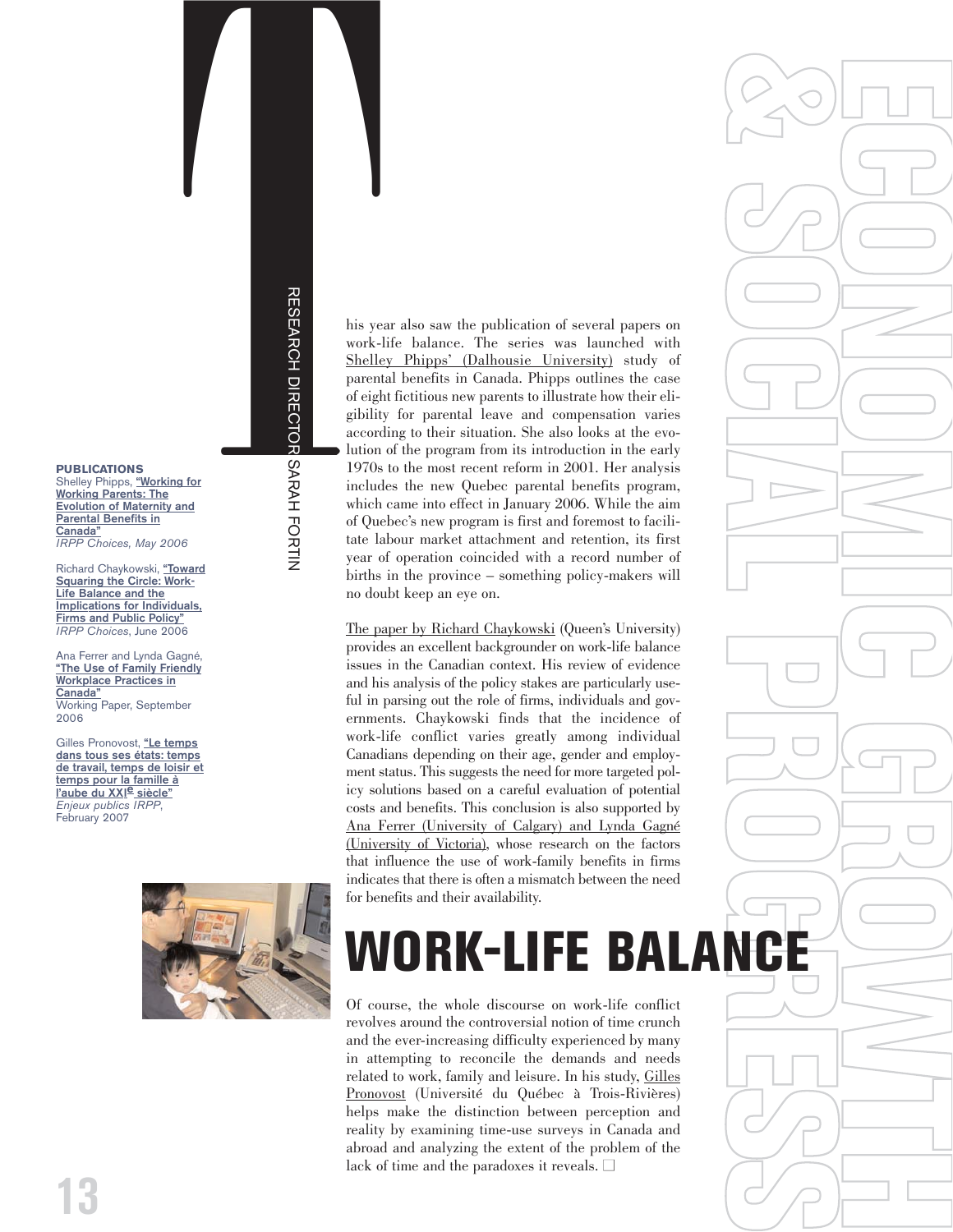**AGING SARAH FORTIN**<br>RESEARCH DIRECTOR SARAH FORTIN

**AGING** 

The first phase of the Work-Life Balance research program has primarily focused on the needs of working families with young children. Yet the policy imperatives associated with an aging population are also a significant aspect of work-life balance. In the context of a shrinking workforce combined with the need to retain highly skilled workers, balancing worklife responsibilities may become a more pressing issue for labour policy to ensure that all workers are as active as possible and remain attached to the labour market. Governments will have to consider ways to facilitate transitions into and out of the labour market over the course of a lifetime and to encourage the participation of both younger workers with family responsibilities and older workers about to retire. In the coming years, the Institute will focus on four key issues as they relate to an aging population: the factors affecting the labour force participation of older workers, including work-life balance; the privatization of risk and the role of the private sector in delivering social and health care services; the implications of an aging workforce for the public sector's core mandate and the governance of the federation; and the moral and ethical challenges.  $\Box$ 



**14**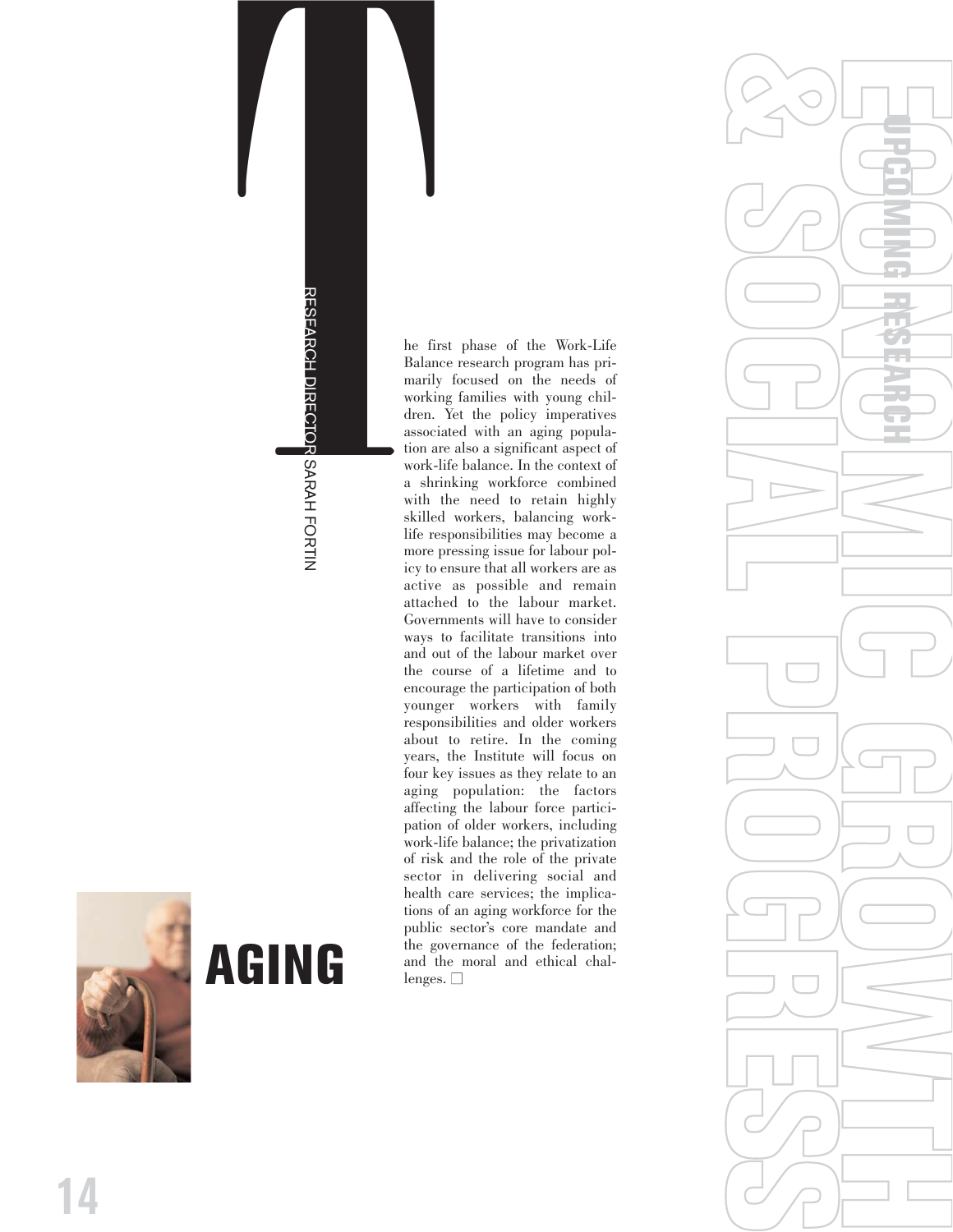

nant of the level and growth of material living standards in Canada. There is fairly broad consensus among economists regarding the macro-level drivers of productivity, which have been usefully summarized by the OECD into four broad (and often interrelated) categories: innovation, education, investment and deregulation. Over the coming year, the IRPP will examine selected aspects of each of them in order to fill research gaps and improve the effectiveness and design of  $policies.$   $\Box$ 



# **ECONOMIC GROWTH & SOCIAL PROGRESS INNOVATION AND**<br> **INNOVATION AND CONOMY CHANGING**<br> **INNOVATION AND CONOMY CHANGING**<br> **INNOVATION AND FRANCE STATES AND CONOMY**<br> **EQUATION AND FRANCE STATES AND FRANCE STATES AND FRANCE STATES AND PROPERTY AND FRAN**

**UPCOMING RESEARCH**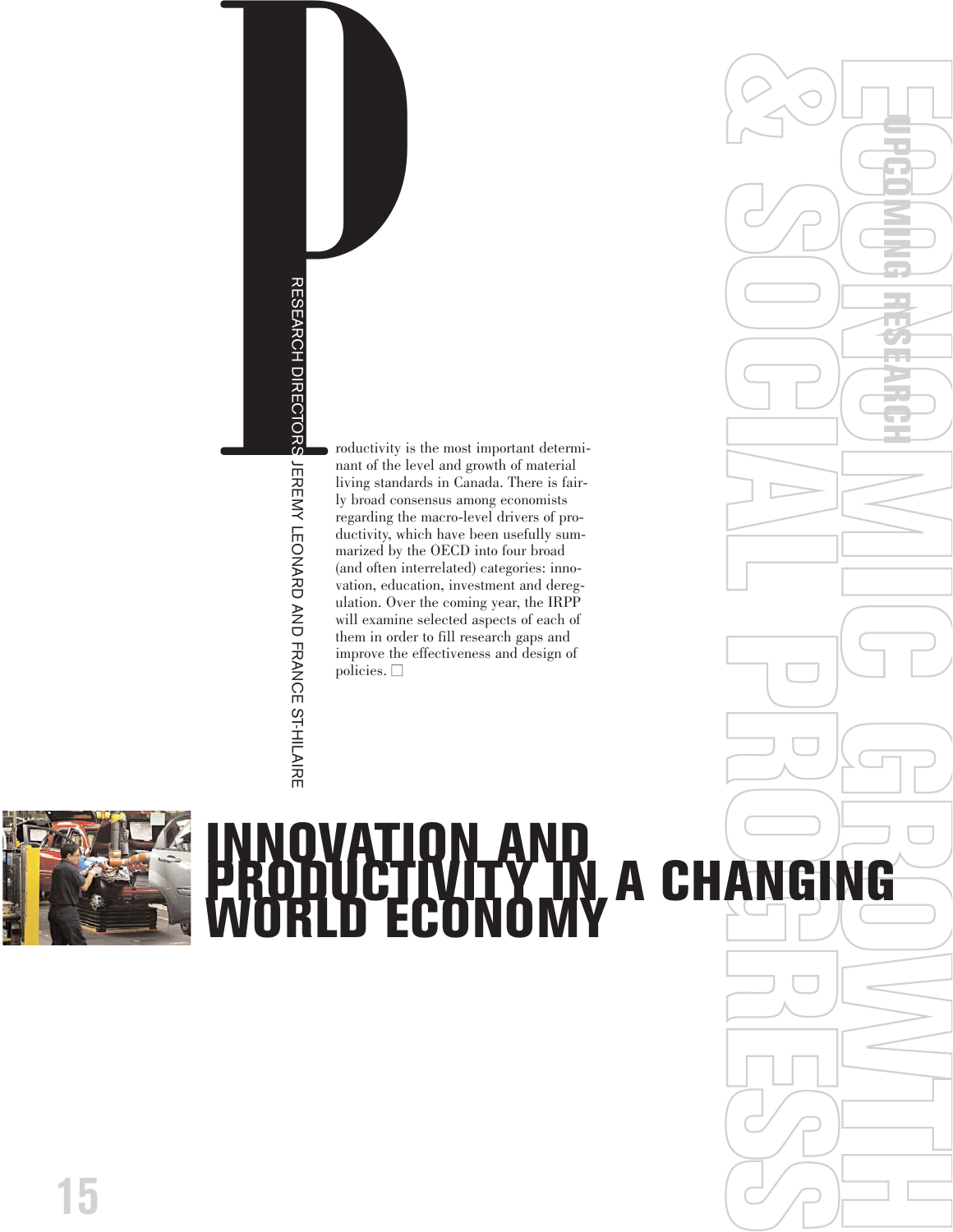



# the impact of post-9/11 security measures on migration and the protection of

human rights. In coming years, the IRPP will continue to devote significant resources to better understanding the important and complex process of immigrant integration – socially, politically and economically – into Canadian society. The problems faced by second- and third-generation immigrants, the varying integration experiences of newcomers into Canada's three major cities and the challenge of competing for skilled workers in an increasingly integrated world economy are some of the topics on the Institute's agenda.

on the control of irregular migration and the reconciliation of security and human rights concerns, the deteriorating labour market outcomes of recent immigrants and the problem of skills and credential recognition. Research underway covers a wide range of issues, such as assessing the Canadian dual citizenship regime, the strengths and weaknesses of Canada's refugee claim process and

### **EVENTS**

Working Lunch: **''The Underrepresentation of Visible Minorities in the Electoral Process''** Sujit Choudhry, Michael Pal and Bruce Hicks January 23, 2007, Toronto

**Working Lunches "Controlling Irregular Migration: Reconciling Security Concerns with Human Rights Protection"** François Crépeau, Delphine Nakache, Susan Davis and Stéphane Roussel April 10, 2006, Montreal François Crépeau, Delphine Nakache, Susan Davis and Wesley Wark April 4, 2006, Toronto

**Working Lunch: ''Canada's Diversity: The Urban Dimension''** Katherine Graham, Susan Phillips and Nan Weiner November 9, 2006, Toronto

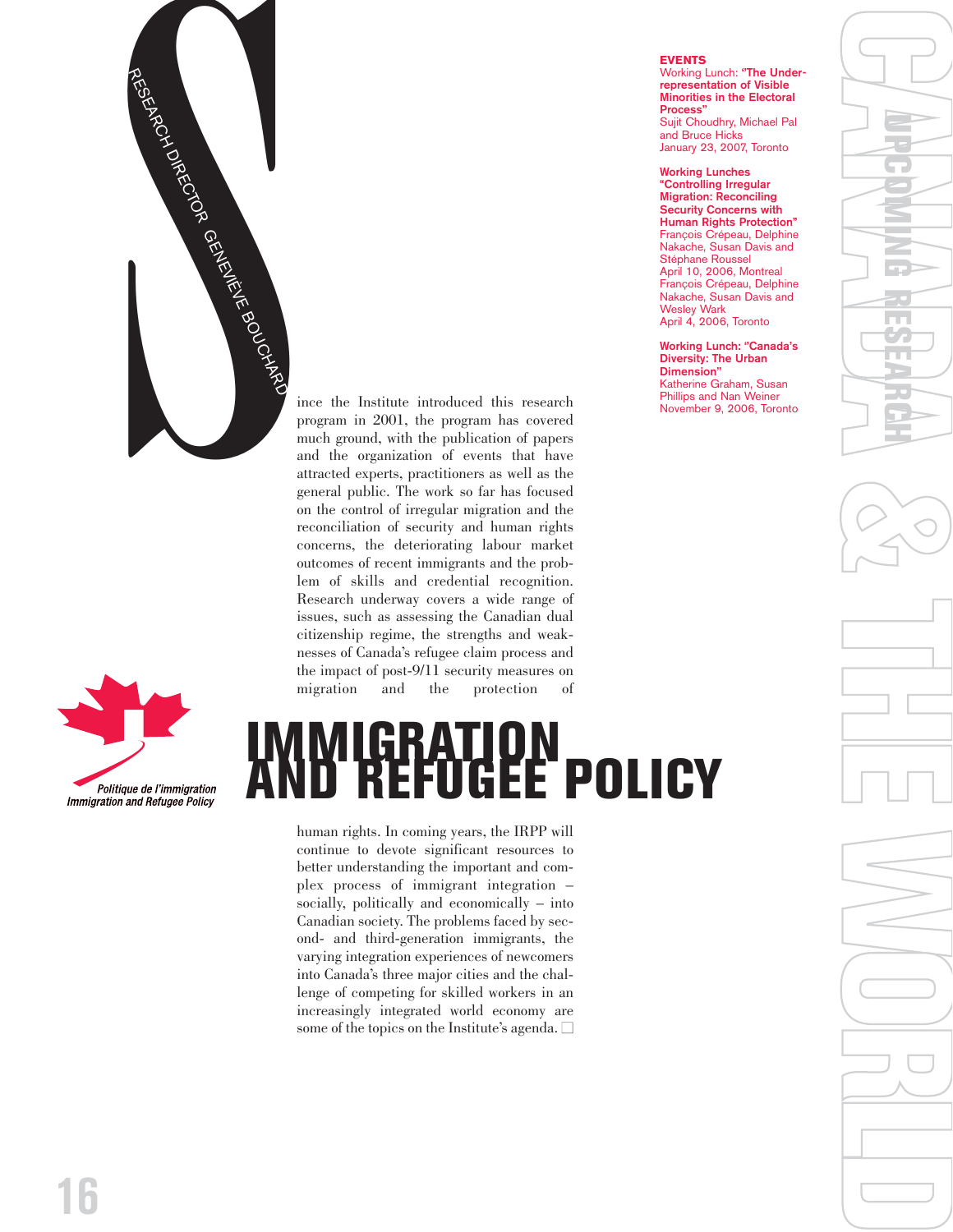

the complex challenges confronting Canada with regard to the post-9/11 security environment and its impact on domestic and international policies. The research will address issues that are in many ways new to the country and to the formulation of Canadian national security policy, above all the threat posed by global, transnational terrorism. Over the next few years, the Institute will examine the interrelationship between new security demands and democratic norms, focusing in particular on the building blocks of a sound democratic model for national security, namely, effective intelligence; capable law enforcement; appropriate, stable laws; good governance; accountability; citizen engagement and public knowledge; emergency response capability; wise economic policy; and publicprivate sector partnerships.  $\Box$ 



# CANADA **& THE PARTICIPAL CONDAMNATION SECURITY AND DEMOCRACY**

**UPCOMING RESEARCH**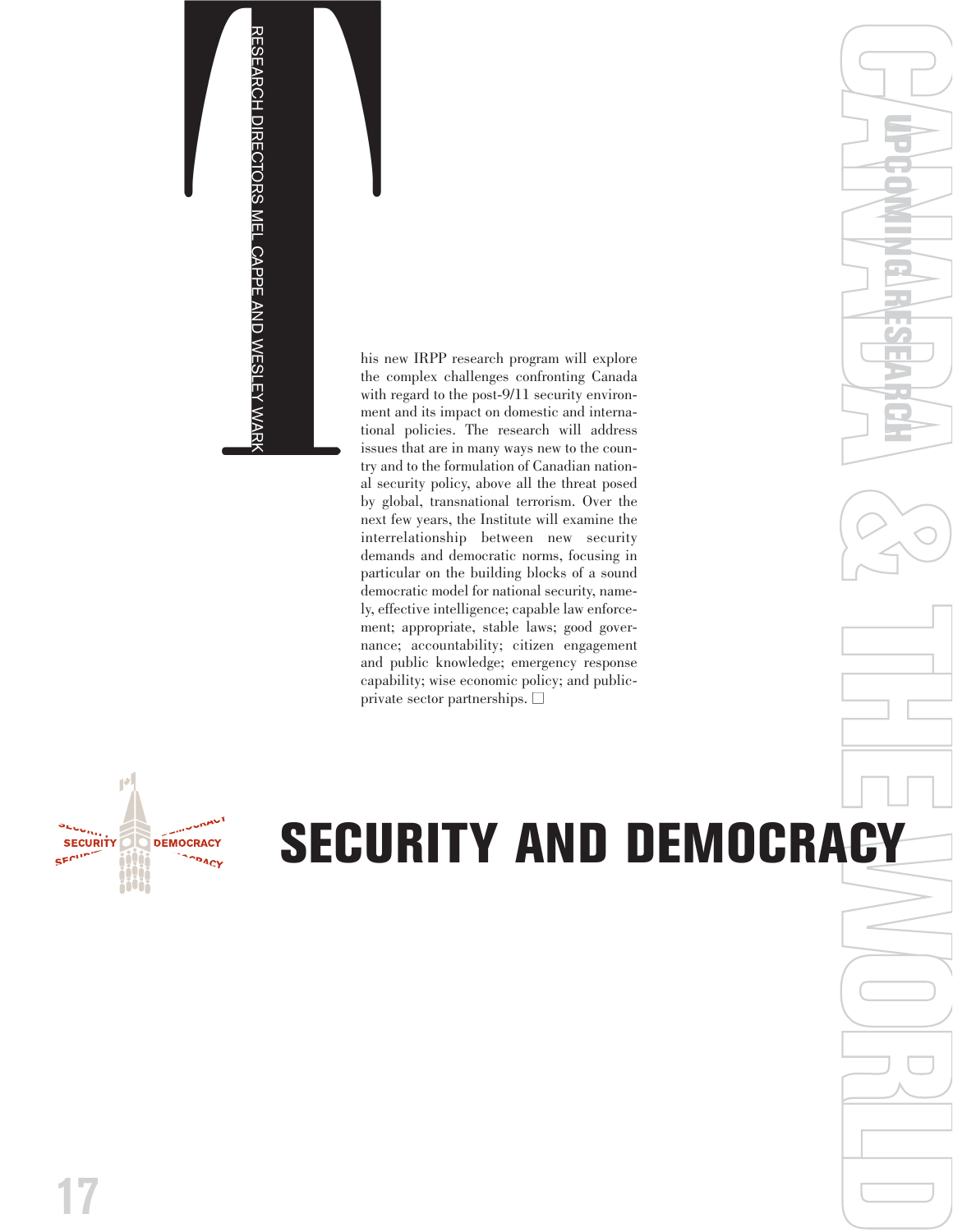THE IRPP's Web site celebrated its 10<sup>t</sup> anniversary in 2006-07<br>
with nearly 300,000 unique visitors (consisting primarily of<br>
government officials and policy-makers, reserchers, journal<br>
is the preference of 12 million ti with nearly 300,000 unique visitors (consisting primarily of government officials and policy-makers, researchers, journalists, professors and students) downloading documents and publications over 1.2 million times. Year-over-year growth in both visitors and document downloads was 15 percent, equalling that of the previous two fiscal years.

This year the IRPP began routinely making audio recordings of working lunches and other events available on IRPP.org, starting with the June 2006 working lunch on Equalization in Toronto. Since then, recordings of six other events have been posted, and they have been listened to nearly 2,000 times. Given the demand, we plan to expand accessibility by making audio recordings available as podcasts via RSS feeds for easy access from not only computers, but also iPods and MP3 players. **Example 1** be IRPP's Web site celebrated is with nearly 300,000 unique visiting syntemment officials and policy-ists, professors and students) downlications over 1.2 million times.<br>
The Contractions of the previous two fi

**WWW.IRPP.ORG**

The Institute has largely succeeded in its goal of making its Web site the focal point of its research dissemination, and is now exploring options for using it to reach out to audiences in more interactive ways. In addition to the podcasting noted earlier, we intend to explore the possibilities offered by blogs, Web-based seminars, virtual round tables, and other innovative tools to broaden dissemination and discussion of our research.



In February 2007, IRPP.org added a monthly cyber-column, "Global Canada? A View from Abroad," by renowned journalist David Crane. In addition to being read directly at IRPP.org, David Crane's column, as well as that by Jim Ferrabee, are frequently reprinted in newspapers across the country.  $\Box$ 

**18**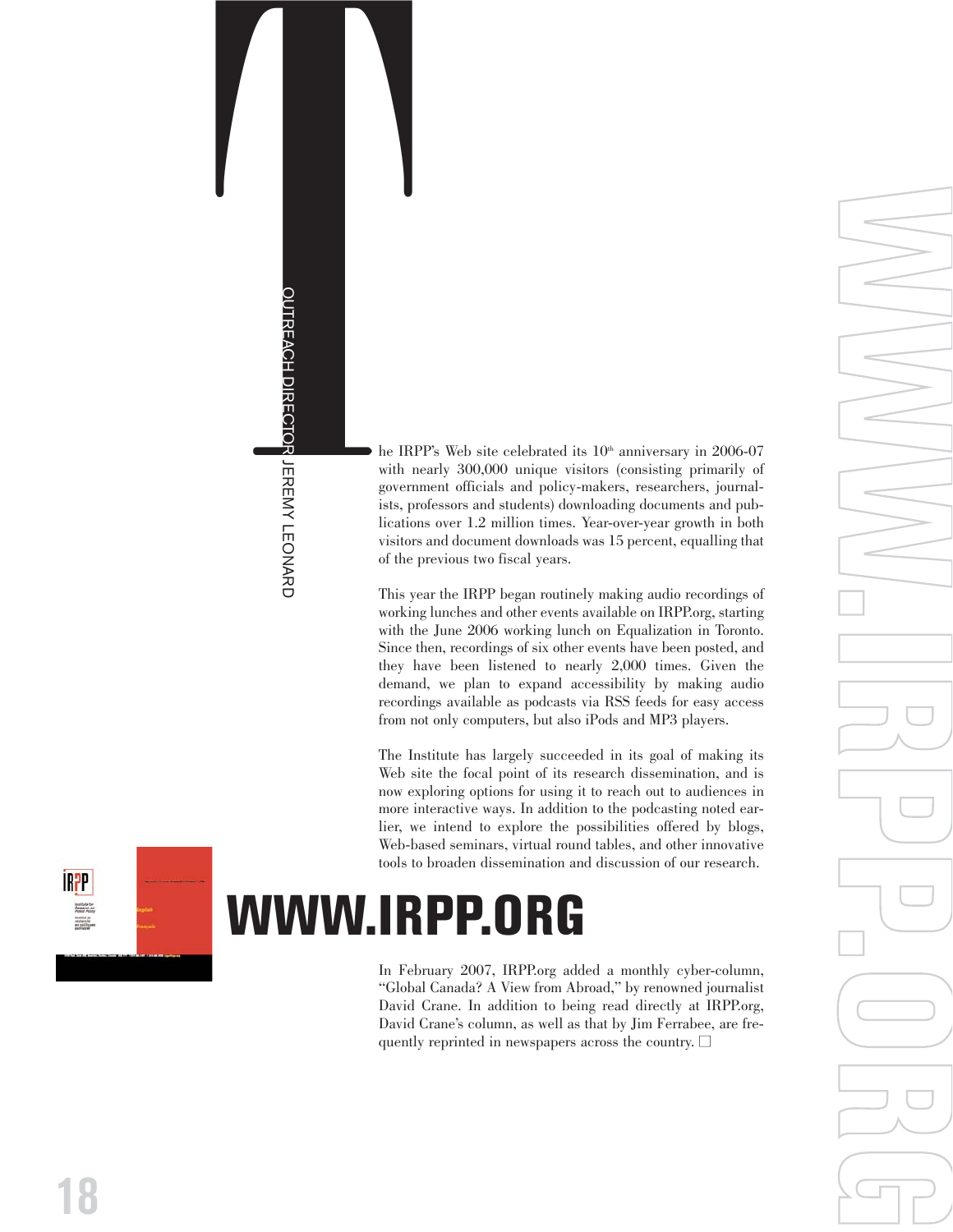[n 2006-07,](http://www.irpp.org/po/index.htm) *Policy Options* moved to a full-colour format, which has transformed the appearance of the IRPP's flagship publication. The magazine also stepped up its editorial positioning of cover packages so they are more closely aligned to the news cycle.

The results, in both appearance and content, were apparent in the record number of article downloads from IRPP.org, as well as reprints of articles as op-eds and news stories about several SES Research in-depth polls conducted exclusively for *Policy Options.*

In the fully bilingual [April-May 2006 issue,](http://www.irpp.org/po/archive/po0406.htm) we unveiled the Canadian Priorities Agenda, which is the path-breaking IRPP project led by France St-Hilaire. Always at the leading edge of public policy, the magazine tackled the fiscal imbalance in the September 2006 issue. A panel debated the subject at a wellattended Ottawa working breakfast. *Policy Options'* October issue was devoted to climate change, the November issue to the Liberal leadership convention, and the December issue to the Canadian mission in Afghanistan. At a sold-out working lunch in Montreal, Omar Samad, Ambassador of Afghanistan to Canada, was the guest speaker. He was introduced by IRPP board member Pierre Marc Johnson, who is also counsel at Heenan Blaikie, the event's sponsor.

The [February 2007](http://www.irpp.org/po/archive/po0207.htm) *Policy Options* was a special issue to commemorate the 25<sup>th</sup> anniversary of the Canadian Charter of Rights and Freedoms. It was timed to coincide with a major conference on the topic organized by the McGill Institute for the Study of Canada. In [April 2007,](http://www.irpp.org/po/archive/po0407.htm) we published a timely package on the results of the Quebec election. This was followed up by a working lunch on the implications of the election with *Policy Options* Editor Ian MacDonald, Éric Montpetit (Université de Montréal) and *Policy Options* Contributing Writer Robin Sears of Navigator Ltd.



# **POLICY OPTIONS**

In the magazine's occasional *Q&A* interview feature, *Policy Options* interviewed the leaders of the three major parties – [Stephen Harper,](http://www.irpp.org/po/archive/feb07/interview.pdf) [Stéphane Dion](http://www.irpp.org/po/archive/jun07/dion.pdf) and [Jack Layton](http://www.irpp.org/po/archive/mar07/layton.pdf) – as well as Finance Minister [Jim Flaherty](http://www.irpp.org/po/archive/apr07/flaherty.pdf) and former Alberta premier [Peter Lougheed.](http://www.irpp.org/po/archive/sep06/lougheed.pdf) The conversation with the Prime Minister was excerpted in the *National Post,* as was the special *Policy Options* issue on the Charter in a series of articles.

Putting out a monthly magazine that is so closely tied to the news cycle sometimes involves intense deadline pressure. Editor Ian MacDonald particularly thanks Associate Editor Sarah Fortin, Production Coordinators Anne Tremblay and Chantal Letourneau, Editorial Coordinator Francesca Worrall, as well as the proofreaders and translators, for their dedication.  $\Box$ 

### **EVENTS Working Breakfast:** *Policy*

*Options'* **Analyses of the Federal Election Results and the New Government** March 30, 2006, Ottawa

**Working Lunch: ''Afghanistan: A Global Project in Security and Development''** H.E. Omar Samad, Ambassador of Afghanistan to Canada December 11, 2006, **Montreal** 

**Working Lunch: ''The Implications of the 2007 Quebec Election''** L. Ian MacDonald (IRPP), Éric Montpetit (Université de Montréal) and Robin Sears (Navigator Ltd.) May 2, 2007, Toronto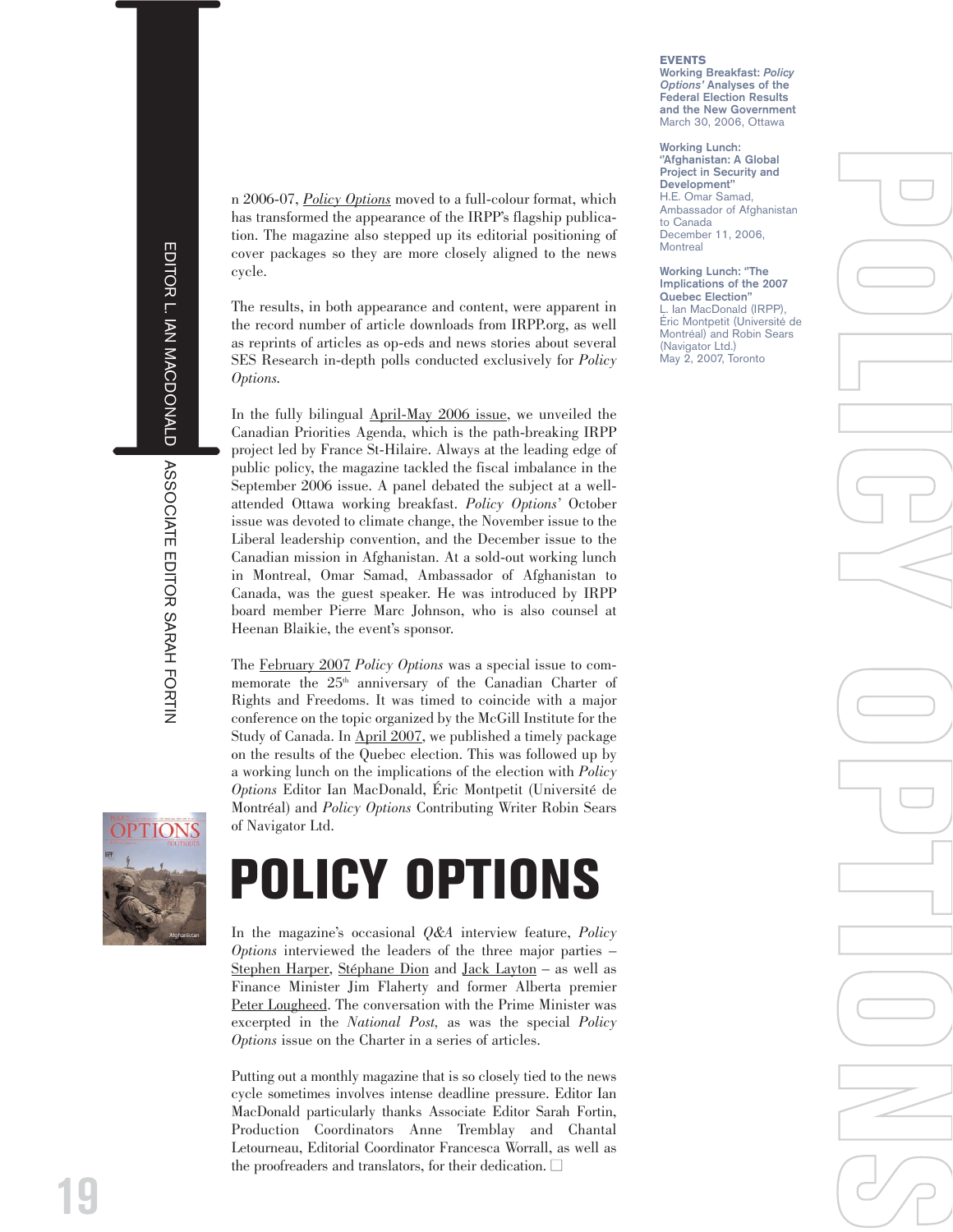# I

t has been another successful year for the IRPP in terms of media coverage. The communications team placed 131 op-eds in newspapers across the country – averaging about one placement every three days. Notably, most of the Institute's studies now generate op-ed pieces in both French and English.

Most importantly, perhaps, on the road to generating more high-quality media attention, the communications team has built on an already extensive number of media contacts. Combined with the quality of the research the Institute produces, this base of solid relationships has been fruitful and hopefully will continue to be in the future. **IRPP 19**<br> **I** thas been another successful year for the IR terms of media coverage. The communications of media coverage and three days. Notably, most of the Institute's step and the move generate op-ed pieces in both Fre

### *Media Highlights*

■ [Jeffrey Reitz and Rupa Banerjee's study](http://www.irpp.org/books/archive/AOTS3/reitz.pdf) on social cohesion received front-page coverage (above the fold) in the *Globe and Mail* on January 11, 2007. Several months after its release, it continues to garner considerable media attention, and a front-page piece in *Le Devoir* quoted extensively from the study.

- IRPP's work appeared on the front pages of both the *Globe and Mail* and the *National Post* on February 6. The *Globe* story focused on the volume *[Belonging? Diversity, Recognition and](http://www.irpp.org/books/archive/16868623.htm) [Shared Citizenship in Canada](http://www.irpp.org/books/archive/16868623.htm),* while the *Post* fronted a *Policy Options* story on Canadians' attitudes toward the Charter of Rights and Freedoms. This marks the first time the Institute's work has been on the front pages of both national newspapers on the same day.
- There was considerable media interest in *Policy Options*. Notable were the 17 separate op-ed placements – an IRPP record for a single issue of the magazine – stemming from the July 2006 issue on border security. Also, in the context of the commemoration of the  $25<sup>th</sup>$  anniversary of the Charter of Rights and Freedoms, the *National Post* ran a series of op-ed adaptations of six *Policy Options* pieces over six days, focusing on various aspects of the Charter. *Le Devoir* ran a similar series of three pieces over three days.  $\Box$





**20**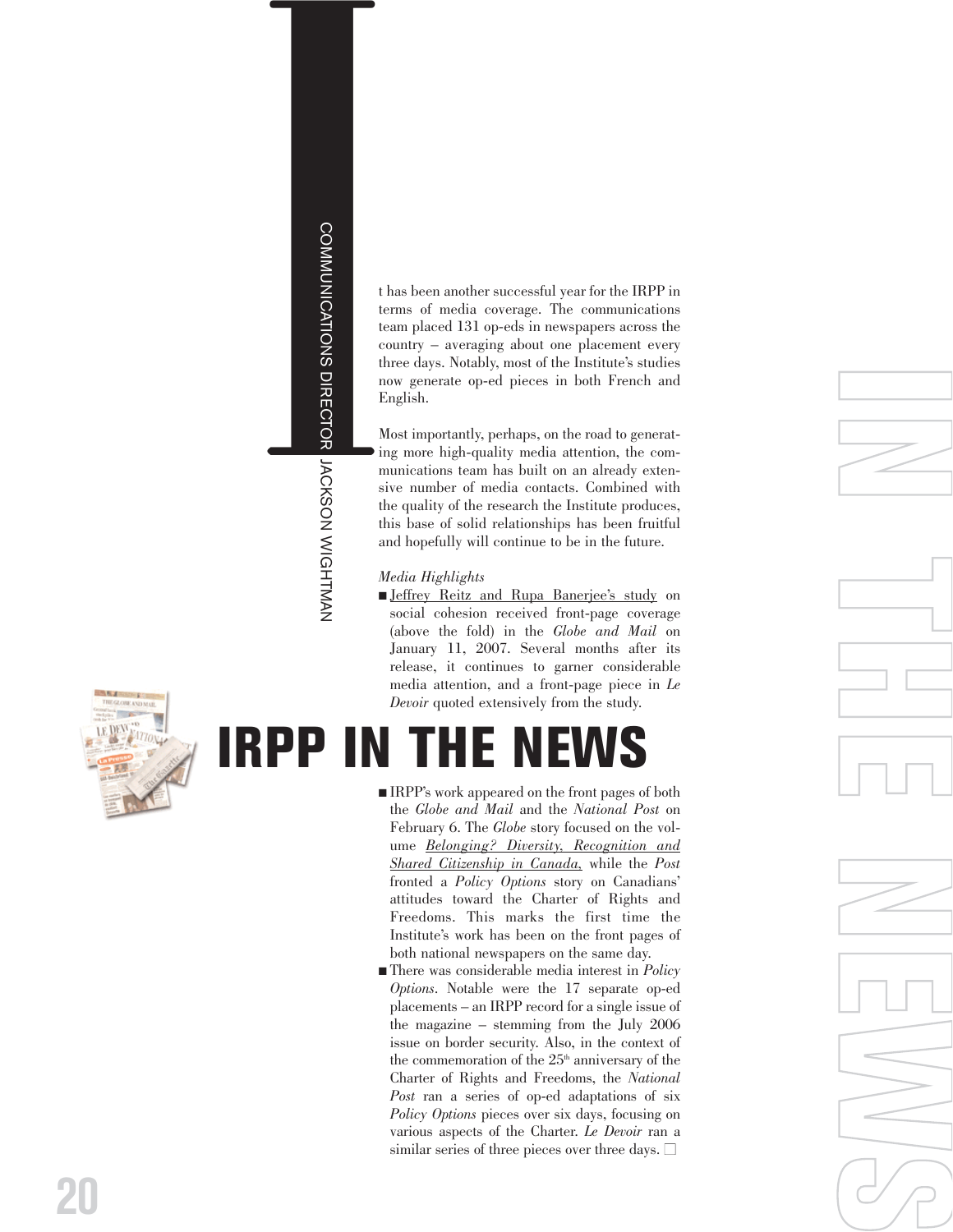The objective of the Endowment Fund is to support the work of the Institute. The Investment Committee seeks to maintain the real value of the Fund after inflation, so that it can continue to provide support the fund the su Institute. The Investment Committee seeks to maintain the real value of the Fund after inflation, so that it can continue to provide significant financial support to the Institute in future years. Therefore, rather than using the actual income generated by the Fund in any one year, the Board of Directors decided to withdraw an amount equal to 6 percent of the average of the last three years' capital value of the Fund measured at the fiscal year-end. A threeyear average is used to smooth the impact of changes in the market and increase predictability. Under this formula the money available from the Endowment Fund for fiscal year 2006-2007 amounted to  $$2,411,820$  an increase of approximately  $$131,520$  from the transfer generated the previous year. Realized capital gains of \$152,297 and dividend and interest income of \$1,942,720 during the last fiscal year together amounted to \$2,095,017.

> Several years ago, the Investment Committee established a series of benchmarks to provide a basis for evaluating the performance of the Fund managers. In an effort to ensure that this benchmark is achieved, the Investment Committee reviews the performance of the fund managers on a quarterly basis.

# **IRPP INVESTMENT COMMITTEE REPORT**

**I**

**N**

**V**

**E** 

 $\mathcal{C}$ 

**T** 

**M**

**E** 

**N**

**T** 

 $\mathcal{C}$ 

In 1999, the Investment Committee decided to divide the Fund into two equal portions. Knight, Bain, Seath and Holbrook Capital Management, which managed the Fund since 1989, was joined by Beutel, Goodman and Company Ltd. In 2004, the Committee decided to replace KBSH with McLean Budden Investment Managers.

In 2006, the Committee undertook to explore different options to increase the value of the Fund so that higher returns can be generated for the operations of the Institute without compromising the Fund's ability to provide for the IRPP in the years to come. The Committee is still working through the process and plans to make a recommendation to the Board in 2007.

**21**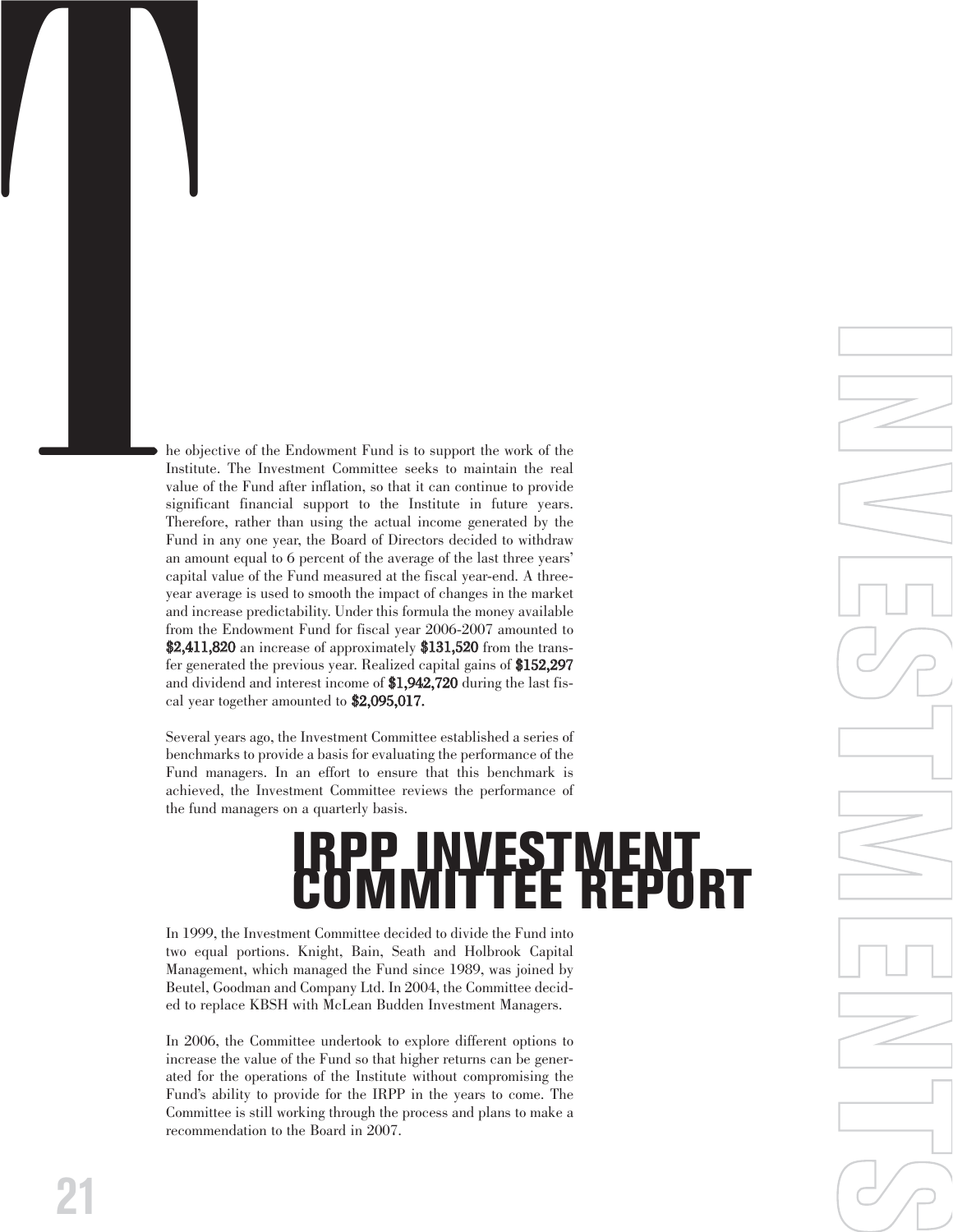The following table reports the performance of our managers relative to the benchmark over the previous year and over the past four years, where applicable.

| <b>PERIODS ENDED</b>              | 31/3/07 | 31/3/06 | 31/3/05 | 31/3/04 |
|-----------------------------------|---------|---------|---------|---------|
| <b>ANNUAL RETURN</b>              |         |         |         |         |
| <b>BEUTEL GOODMAN</b>             | $8.6\%$ | 11.1%   | 6.9%    | 22.5%   |
| <b>BENCHMARK</b>                  | $9.4\%$ | 13.0%   | 6.3%    | 21.2%   |
| <b>MCLEAN BUDDEN</b>              | $9.6\%$ | 10.7%   | N/A     | N/A     |
| <b>4 YEAR RETURN (ANNUALIZED)</b> |         |         |         |         |
| <b>BEUTEL GOODMAN</b>             | $8.6\%$ | $7.2\%$ | $6.1\%$ | $7.4\%$ |
| <b>BENCHMARK</b>                  | $9.3\%$ | $6.0\%$ | $5.0\%$ | 2.3%    |
| <b>MCLEAN BUDDEN</b>              | N/A     | N/A     | N/A     | N/A     |

# **IRPP INVESTMENT COMMITTEE REPORT**

The combined market value of the Fund, including other net assets amounted to \$42,158,829 as of March 31, 2007.

The following table reports the asset mix at fiscal year-end 2007 and 2006.

|                              | <b>MCLEAN</b><br>31/3/07 | <b>BUDDEN</b><br>31/3/06 | <b>BEUTEL</b><br>31/3/07 | <b>GOODMAN</b><br>31/3/06 |
|------------------------------|--------------------------|--------------------------|--------------------------|---------------------------|
| <b>MARKET VALUE</b>          | \$19,450,041             | \$18,923,466             | \$22,708,788             | \$22,197,534              |
| <b>ASSET MIX</b><br>CASH AND |                          |                          |                          |                           |
| <b>EQUIVALENT</b>            | $4.1\%$                  | $2.5\%$                  | 1.6%                     | $0.7\%$                   |
| <b>FIXED INCOME</b>          | 47.2%                    | 45.7%                    | 37.2%                    | 38.5%                     |
| <b>CANADIAN EQUITIES</b>     | 21.2%                    | 23.0%                    | 30.6%                    | 31.6%                     |
| U.S. EQUITIES                | 13.2%                    | 13.7%                    | 19.5%                    | 21.0%                     |
| NON-N.A. EQUITIES            | 14.3%                    | 15.1%                    | 11.1%                    | $8.2\%$                   |
| <b>TOTAL EQUITIES</b>        | 48.7%                    | 51.8%                    | 61.2%                    | 60.8%                     |

**M I T T E E** 

**C**

**O**

**M**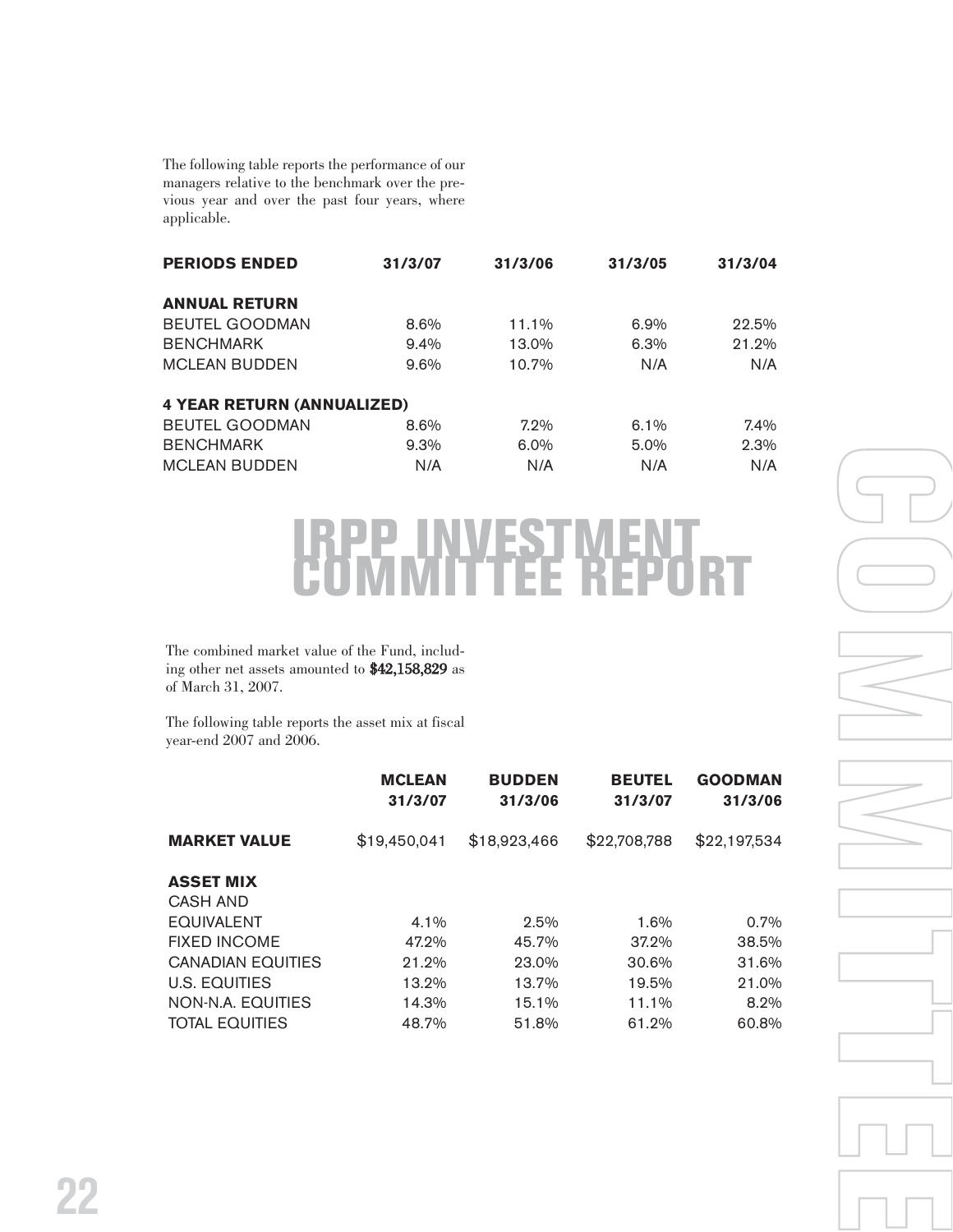ON PUBLIC POLICY



on Public Policy as at March 31, 2007, and the statements of earnings, changes in net assets and cash flows for the year then ended. These financial statements are the responsibility of the Organization's management. Our responsibility is to express an opinion on these financial statements based on our audit.

We conducted our audit in accordance with Canadian generally accepted auditing standards. Those standards require that we plan and perform an audit to obtain reasonable assurance whether the financial statements are free of material misstatement. An audit includes examining, on a test basis, evidence supporting the amounts and disclosures in the financial statements. An audit also includes assessing the accounting principles used and significant estimates made by management, as well as evaluating the overall financial statement presentation.

In our opinion, these financial statements present fairly, in all material respects, the financial position of the Organization as at March 31, 2007, and the results of its operations and its cash flows for the year then ended in accordance with Canadian generally accepted accounting principles. As required by Part II of the *Canada Corporations Act*, we report that, in our opinion, these principles have been applied on a basis consistent with that of the preceding year.

The accounts for the year ended March 31, 2006, shown for comparative purposes, were reported on by other auditors.

**E**

Chartered Accountants Montreal May 18, 2007

# **T AUDITORS' REPORT**

**F**

 $\bigcirc$ 

**TATA** 

**E** 

**M**

**N**

 $\bigcirc$ 

**I**

**N**

**A**

**N**

**C**

**I**

**A**

**L**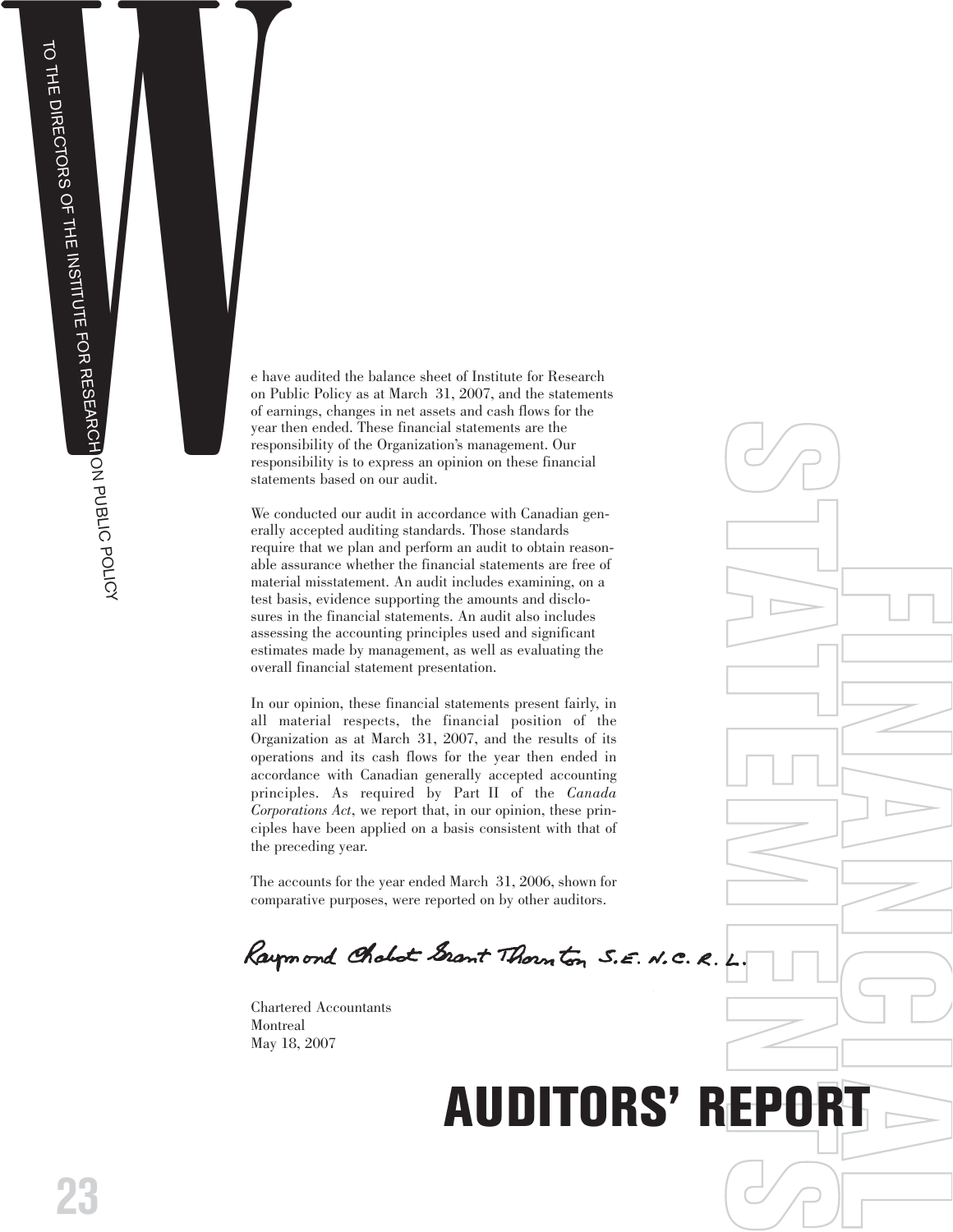|                                                                          | 2007           | 2006  |
|--------------------------------------------------------------------------|----------------|-------|
|                                                                          | \$             | \$    |
| <b>REVENUES</b>                                                          |                |       |
| <b>INVESTMENTS (NOTE 4)</b>                                              | 2,095          | 2,241 |
| POLICY OPTIONS MAGAZINE                                                  | 25             | 34    |
| <b>OTHER PUBLICATIONS</b>                                                | 26             | 45    |
| <b>ADVERTISING</b>                                                       | 133            | 55    |
| OTHER (INCLUDING CONTRIBUTIONS OF \$35 IN 2006)                          | 48             | 189   |
|                                                                          | 2,327          | 2,564 |
| <b>EXPENSES</b>                                                          |                |       |
| GENERAL RESEARCH AND SUPPORT SERVICES                                    | 1,976          | 2,275 |
| POLICY OPTIONS MAGAZINE                                                  | 344            | 296   |
| <b>PUBLICATIONS</b>                                                      | 115            | 104   |
| INVESTMENT MANAGEMENT AND CUSTODIAL FEES                                 | 212            | 201   |
| <b>INTEREST</b>                                                          | $5\phantom{1}$ | 6     |
| AMORTIZATION OF CAPITAL ASSETS                                           | 45             | 35    |
|                                                                          | 2,697          | 2,917 |
| <b>DEFICIENCY OF REVENUES OVER EXPENSES</b>                              | (370)          | (353) |
| The accompanying notes are an integral part of the financial statements. |                |       |
| EARNINGS YEAR ENDED MARCH 31, 2007<br>24                                 |                |       |
|                                                                          |                |       |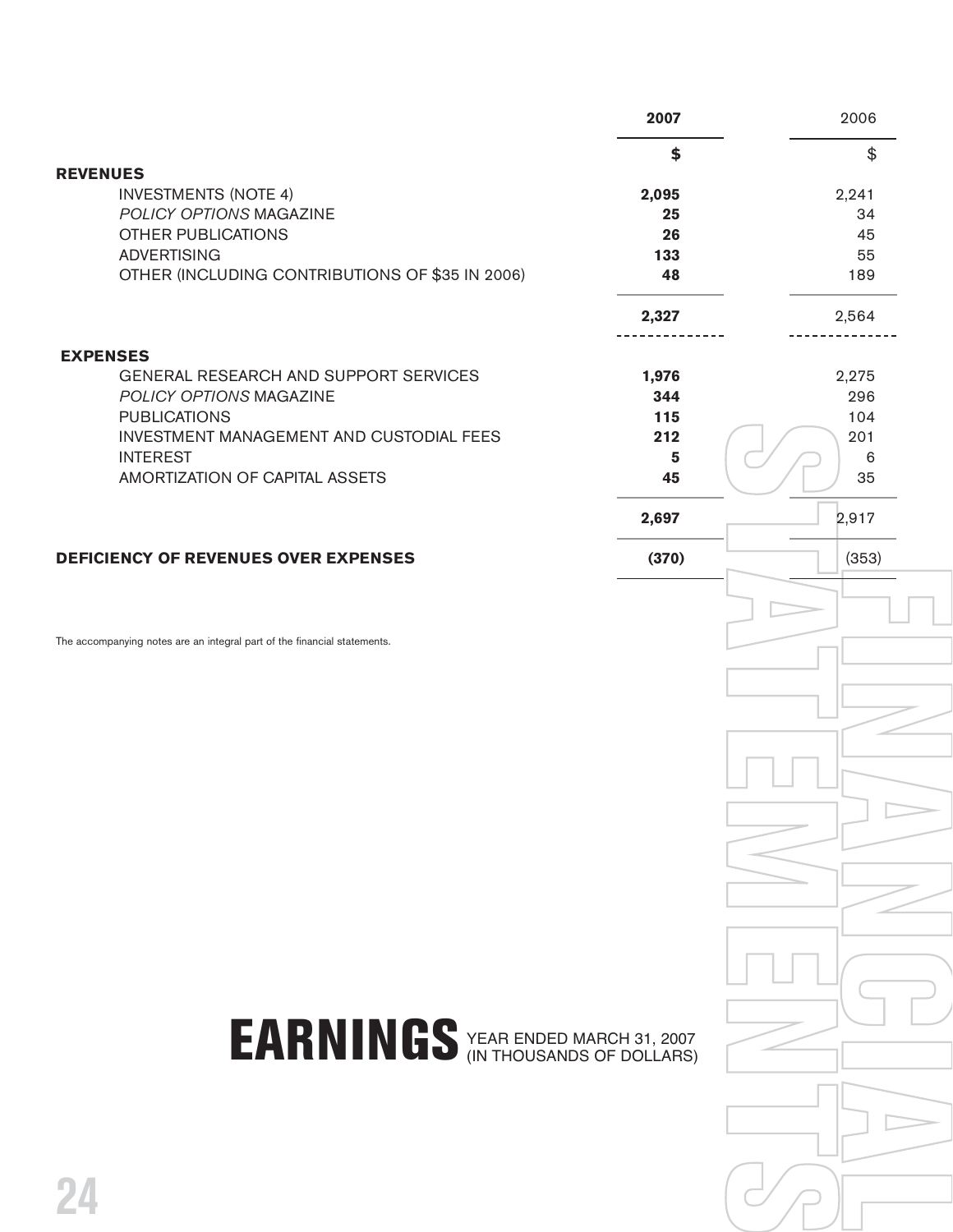|                                                             | <b>Restricted for</b><br>financing of<br>operating<br>activities<br>(note 3) | <b>Invested</b><br>in capital<br>assets | <b>Unrestricted</b> | 2007<br><b>Total</b> | 2006<br>Total |
|-------------------------------------------------------------|------------------------------------------------------------------------------|-----------------------------------------|---------------------|----------------------|---------------|
|                                                             | \$                                                                           | \$                                      | \$                  | \$                   | \$            |
| BALANCE, BEGINNING OF YEAR<br><b>DEFICIENCY OF REVENUES</b> | 35,491                                                                       | 59                                      | 83                  | 35,633               | 35,986        |
| <b>OVER EXPENSES</b>                                        |                                                                              | (45)                                    | (325)               | (370)                | (353)         |
| <b>INVESTED IN CAPITAL ASSETS</b>                           |                                                                              | 22                                      | (22)                |                      |               |
| <b>TRANSFER (NOTE 4)</b>                                    | (528)                                                                        |                                         | 528                 |                      |               |
| <b>BALANCE, END OF YEAR</b>                                 | 34,963                                                                       | 36                                      | 264                 | 35,263               | 35,633        |

The accompanying notes are an integral part of the financial statements.

# **CHANGES IN NET ASSETS**

 $\begin{array}{c}\n\overline{007} \\
\overline{RS} \\
\end{array}$ **FE** D MARCH 31, 2<br>NDS OF DOLLA<br> **NOS OF DOLLA** YEAR ENDED MARCH 31, 2007 (IN THOUSANDS OF DOLLARS)

 $\bigcirc$ 

**TATA** 

**FE** 

**M**

**T** 

 $\bigcirc$ 

**F**

**I**

**N**

**A**

**N**

**I**

**A**

**L**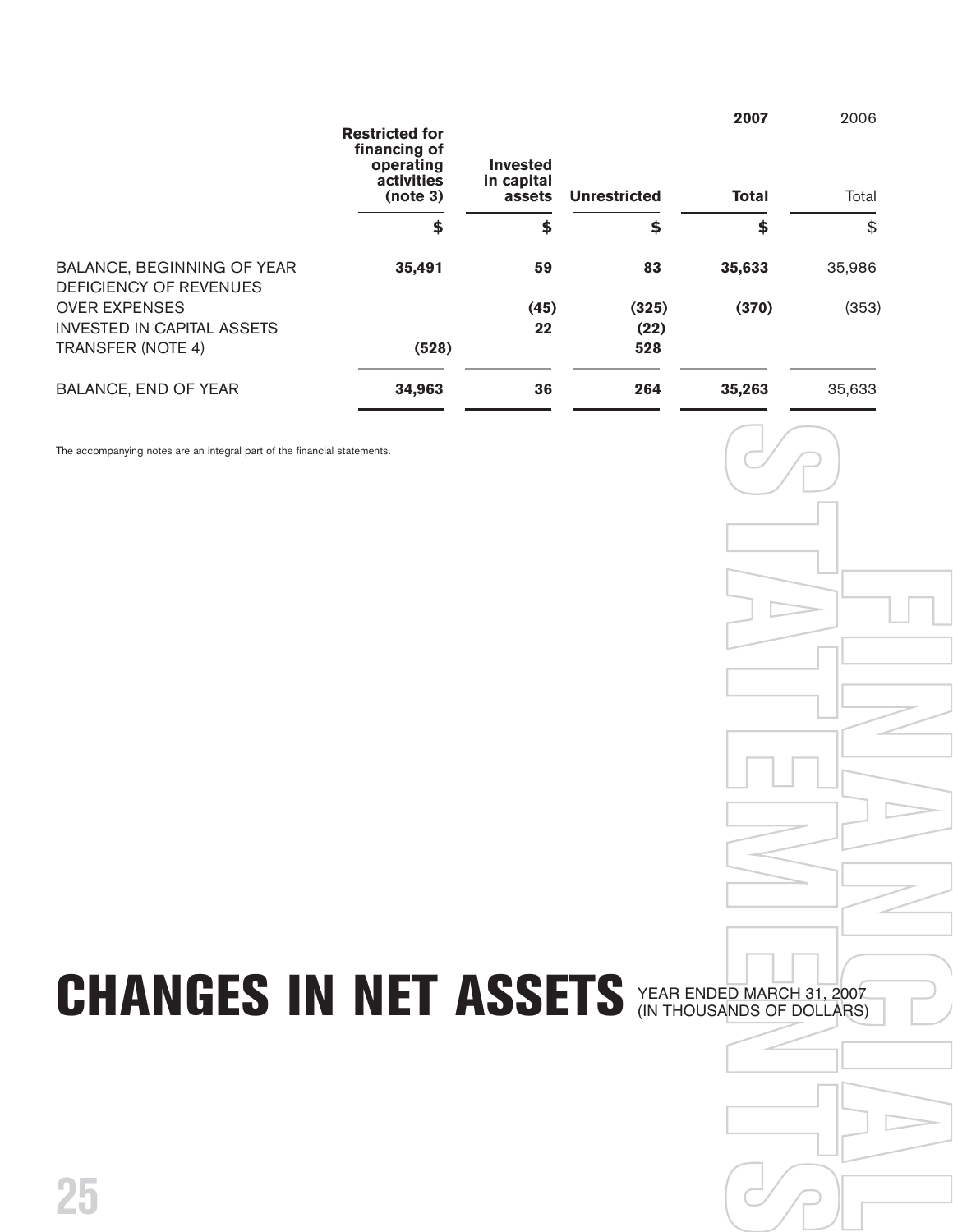|                                                                                                                                                                                                       | 2007                                              | 2006                              |
|-------------------------------------------------------------------------------------------------------------------------------------------------------------------------------------------------------|---------------------------------------------------|-----------------------------------|
|                                                                                                                                                                                                       | \$                                                | \$                                |
| <b>OPERATING ACTIVITIES</b><br>DEFICIENCY OF REVENUES OVER EXPENSES<br><b>NON-CASH ITEMS</b>                                                                                                          | (370)                                             | (353)                             |
| GAIN ON DISPOSAL OF TREASURY BILLS<br>GAIN ON DISPOSAL OF INVESTMENTS                                                                                                                                 | (3)<br>(298)                                      | (520)                             |
| REINVESTED INVESTMENT INCOME<br>AMORTIZATION OF CAPITAL ASSETS<br>CHANGES IN WORKING CAPITAL ITEMS (NOTE 5)                                                                                           | (183)<br>45<br>(222)                              | 35<br>168                         |
| <b>NET CASH USED</b>                                                                                                                                                                                  | (1,031)                                           | (670)                             |
| <b>FINANCING AND INVESTING ACTIVITIES</b><br><b>BANK LOAN</b><br><b>TREASURY BILLS</b><br>DISPOSAL OF TREASURY BILLS<br><b>INVESTMENTS</b><br><b>DISPOSAL OF INVESTMENTS</b><br><b>CAPITAL ASSETS</b> | 23<br>(409)<br>258<br>(12, 825)<br>13,902<br>(22) | (69)<br>(17,909)<br>18,575<br>(1) |
| <b>NET CASH GENERATED</b>                                                                                                                                                                             | 927                                               | 596                               |
| <b>NET DECREASE IN CASH</b><br>CASH (BANK OVERDRAFT), BEGINNING OF YEAR                                                                                                                               | (104)<br>(4)                                      | (74)<br>70                        |
| BANK OVERDRAFT, END OF YEAR                                                                                                                                                                           | (108)                                             | (4)                               |
| The accompanying notes are an integral part of the financial statements.<br><b>CASH FLOWS</b> YEAR ENDED MARCH 31, 2007                                                                               |                                                   |                                   |
| 26                                                                                                                                                                                                    |                                                   |                                   |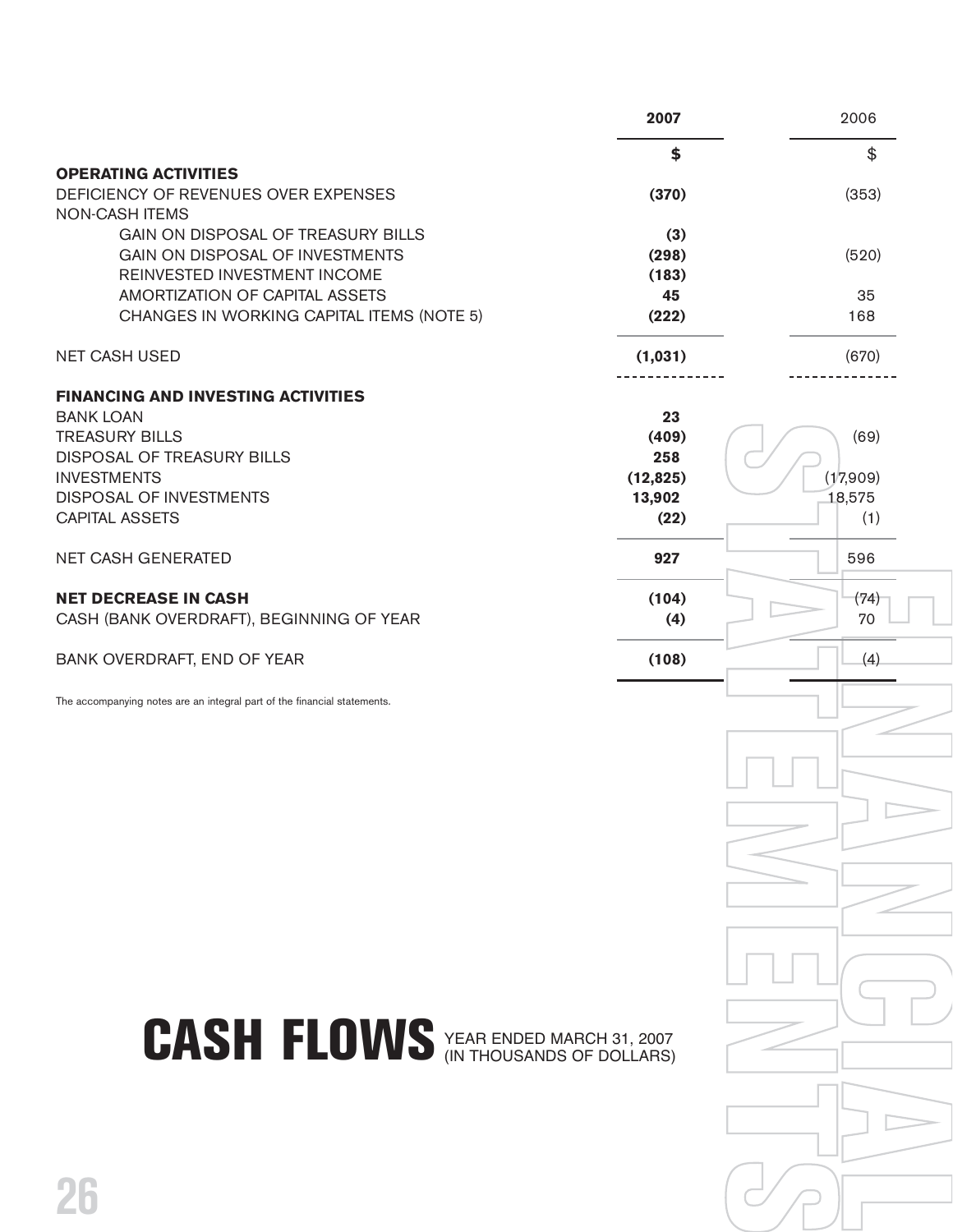|                                                                                       | 2007         | 2006         |
|---------------------------------------------------------------------------------------|--------------|--------------|
|                                                                                       | \$           | \$           |
| <b>ASSETS</b><br><b>CURRENT ASSETS</b>                                                |              |              |
| TREASURY BILLS, 3.96% AND 4.11% (3.07% IN 2006),                                      |              |              |
| MATURING IN APRIL AND AUGUST 2007<br><b>ACCOUNTS RECEIVABLE (NOTE 6)</b>              | 223<br>216   | 69<br>338    |
| PREPAID EXPENSES                                                                      | 26           | 51           |
|                                                                                       | 465          | 458          |
| <b>INVESTMENTS, AT COST (NOTE 7)</b>                                                  | 35,095       | 35,691       |
| <b>CAPITAL ASSETS (NOTE 8)</b>                                                        | 36           | 59           |
|                                                                                       | 35,596       | 36,208       |
| <b>LIABILITIES</b><br><b>CURRENT LIABILITIES</b><br><b>BANK LOAN (NOTE 9)</b>         | 23           |              |
| <b>BANK OVERDRAFT</b>                                                                 | 108          | 4            |
| ACCOUNTS PAYABLE AND ACCRUED LIABILITIES<br>SUBSCRIPTION AND ADVERTISING REVENUE      | 95           | 114          |
| <b>COLLECTED IN ADVANCE</b>                                                           | 21           | 17           |
| DEFERRED CONTRIBUTIONS (NOTE 10)                                                      | 86           | 61           |
| RETIREMENT ALLOWANCE AND SABBATICAL LIABILITY                                         |              | 379          |
|                                                                                       | 333          | 575          |
| <b>NET ASSETS</b>                                                                     |              |              |
| RESTRICTED FOR FINANCING OF OPERATING ACTIVITIES<br><b>INVESTED IN CAPITAL ASSETS</b> | 34,963<br>36 | 35,491<br>59 |
| <b>UNRESTRICTED</b>                                                                   | 264          | 83           |
|                                                                                       | 35,263       | 35,633       |
|                                                                                       | 35,596       | 36,208       |
|                                                                                       |              |              |
| The accompanying notes are an integral part of the financial statements.              |              |              |
| On behalf of the Board,                                                               |              |              |
|                                                                                       |              |              |
| Director<br><b>Director</b>                                                           |              |              |
|                                                                                       |              |              |
| <b>BALANCE SHEET</b> YEAR ENDED MARCH 31, 2007                                        |              |              |
|                                                                                       |              |              |
|                                                                                       |              |              |
|                                                                                       |              |              |
| 27                                                                                    |              |              |
|                                                                                       |              |              |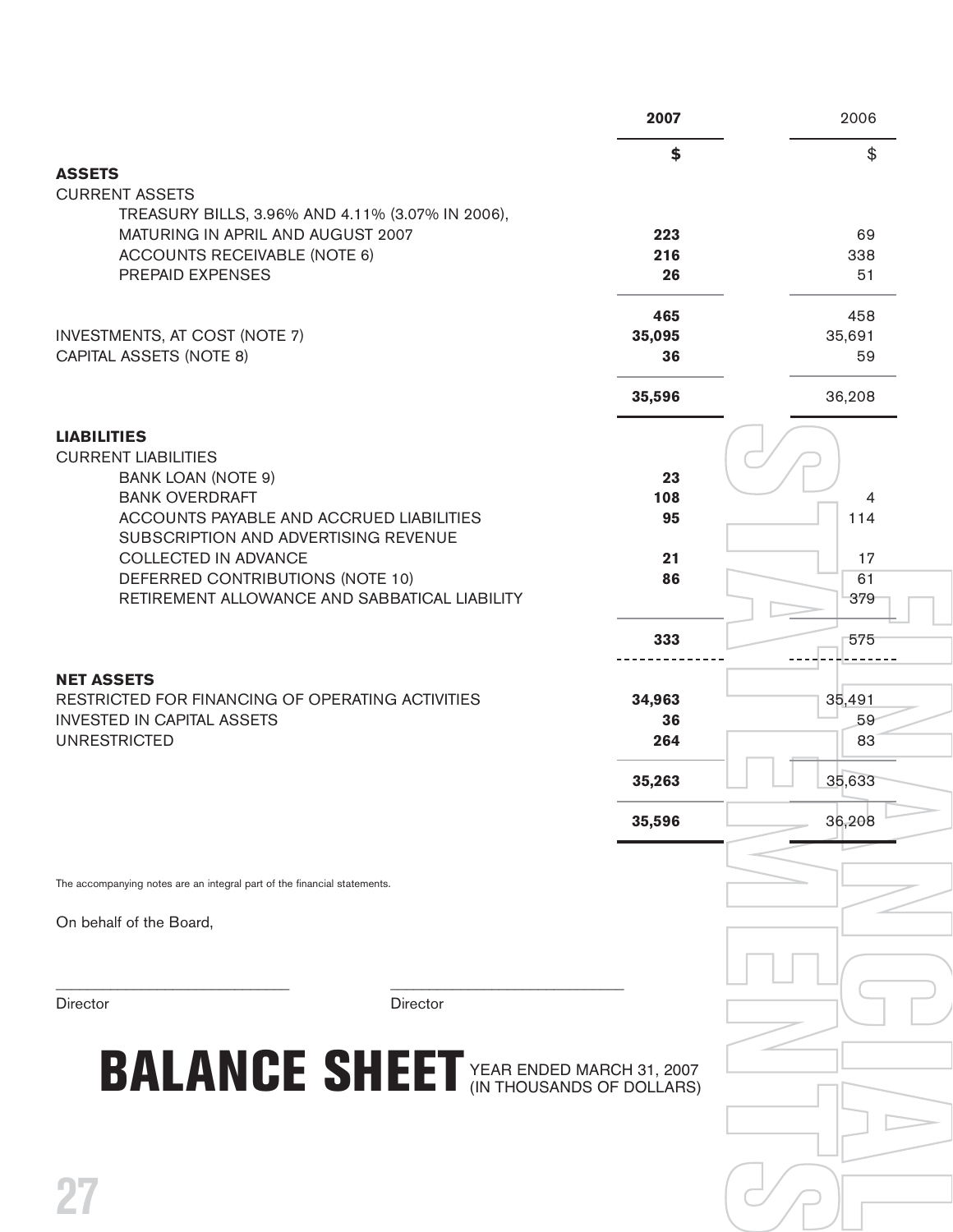### **GOVERNING STATUTES AND PURPOSE OF THE ORGA-**

**10 GOVERNING STATUTES AND PURPOSE OF THE OI**<br> **NIZATION** The Institute for Research on Public Policy is ince<br>
rated under Part II of the *Canada Corporations Act*. Its mission<br>
improve public policy in Canada by generatin **NIZATION** The Institute for Research on Public Policy is incorporated under Part II of the *Canada Corporations Act*. Its mission is to insight and sparking debate that will contribute to the public policy decision-making process and strengthen the quality of the public policy decisions made by Canadian governments, citizens, institutions and organizations. It is a registered charity under the *Income Tax Act*.

### **ACCOUNTING POLICIES**

**2 ACCOUNTING POLICIES**<br>in accordance with Canadian generally accepted accounting princi-<br>ples requires management to make estimates and assumptions that affect **Accounting estimates** The preparation of financial statements in accordance with Canadian generally accepted accounting princithe amounts recorded in the financial statements and notes to financial statements. These estimates are based on management's best knowledge of current events and actions that the Organization may undertake in the future. Actual results may differ from these estimates.

### **Revenue recognition**

*Contributions* The Organization follows the deferral method of accounting for contributions. Under this method, contributions restricted for future period expenses are deferred and are recognized as revenue in the year in which the related expenses are incurred. Unrestricted contributions are recognized as revenue when received or receivable if the amount to be received can be reasonably estimated and collection is reasonably assured. Endowment contributions are reported as direct increases in net assets.

*Investment income* Investment transactions are recorded at the settlement date and resulting income is recognized using the accrual method of accounting. Interest income is recognized based on the number of days the investment was held during the year. Dividends are recognized as of the ex-dividend date. Gains or losses on the disposal of investments are determined using the average cost method. Transaction costs related to the acquisition or disposal of investments are included in the cost of investments or treated as a reduction of the proceeds on the disposal of investments.

*Advertising and publications revenue* Revenue is recognized once there is an agreement between the parties, the price is fixed or determinable and there is reasonable assurance of collection. In addition to the general principles described above, the Company applies the following specific principles:

- Advertising revenue is recognized on a straight-line basis over the duration of the contract, once advertising is edited;
- Revenue from publications is recognized on a straight-line basis over the duration of subscriptions;
- Other revenue is recognized when it is earned.

### **Investments**

**28**

Bonds are recorded at cost, net of the discount or premium amortization. Amortization of the discount or premium is calculated based on the effective interest method.

Other investments are recorded at cost.

When a portfolio investment sustains a loss in value that is other than a temporary decline, the investment's carrying amount is reduced to take the loss in value into account.

**Amortization** Capital assets are recorded at cost less accumulated amotization and are amortized over their estimated useful lives according to the straight-line method and the following annual rates:

| Computer equipment | 33% |
|--------------------|-----|
| Office equipment   | 20% |

**Foreign currency translation** Monetary assets and liabilities in foreign currency are translated at the exchange rate in effect at the balance sheet date, whereas other assets and liabilities are translated at the exchange rate in effect at the transaction date. Revenue and expenses in foreign currency are translated at the average rate in effect during the year, with the exception of expenses relating to nonmonetary assets and liabilities, which are translated at the historical rate. Gains and losses are included in the earnings for the year.

**3** to finance the Organization's operating activities. These amounts cannot **RESTRICTIONS ON NET ASSETS** The net assets restricted for the financing of operating activities, and subject to internally imposed restrictions by the Board of Directors, must be maintained be used towards other purposes without the consent of the Board of Directors. Interest income is unrestricted.

**4 1 FRANSFER** The Board of Directors authorizes an annual transfer of resources from net assets restricted for financing of operating activities to unrestricted net assets. This transfer of resources was established at **TRANSFER** The Board of Directors authorizes an annual transfer of resources from net assets restricted for financing of operating activities to unrestricted net assets. This transfer of resources was average fair value of assets held for the financing of operating activities at the end of the three preceding years less net investment income earned on these same resources.

|                                          | 2007  | 2006  |
|------------------------------------------|-------|-------|
| Amount obtained from the average         |       |       |
| fair values of the three preceding       |       |       |
| years multiplied by 6%                   | 2,411 | 2.280 |
| Investment income                        | 2,095 | 2.241 |
| Investment management and custodial fees | (212) | (201) |
| Net investment income                    | 1,883 | 2.040 |
| Transfer                                 | 528   | 240   |

### **5 INFORMATION INCLUDED IN CASH FLOWS**

The changes in working capital items are detailed as follows:

|                                               | 2007  | 2006 |
|-----------------------------------------------|-------|------|
|                                               |       |      |
| Accounts receivable                           | 122   | (18) |
| Prepaid expenses                              | 25    | ൳    |
| Accounts payable and accrued liabilities      | (19)  | (6)  |
| Subscription and advertising revenue          |       |      |
| collected in advance                          |       |      |
| Deferred contribution                         | 25    | 16   |
| Retirement allowance and sabbatical liability | (379) | 170  |
|                                               | חהח   | 168  |

### **6 ACCOUNTS RECEIVABLE**

|                                   | 2007       | 2006 |
|-----------------------------------|------------|------|
|                                   |            |      |
| Trade accounts receivable         | 20         | 97   |
| Goods and services tax and        |            |      |
| Quebec sales tax                  | 66         | 75   |
| Interest and dividends receivable | 130        | 134  |
| Other                             |            | 102  |
|                                   | <b>216</b> | 338  |

### **INVESTMENTS**

| <b>INVESTMENTS</b>               |        |                     |        |              |  |
|----------------------------------|--------|---------------------|--------|--------------|--|
|                                  | Fair   | 2007<br><b>Book</b> | Fair   | 2006<br>Book |  |
|                                  | Value  | Value               | Value  | Value        |  |
|                                  | \$     | \$                  | \$     | \$           |  |
| Fund units                       |        |                     |        |              |  |
| Money market                     | 900    | 900                 | 530    | 530          |  |
| <b>Bonds</b>                     | 9,274  | 9,260               | 8,710  | 8.732        |  |
| Shares                           | 9,479  | 8,130               | 11.647 | 10,804       |  |
| Bonds, 2.75% to 12.2%            |        |                     |        |              |  |
| (3% to 12.2% in 2006), maturing  |        |                     |        |              |  |
| on different dates from December |        |                     |        |              |  |
| 2007 to April 2036 (a)           | 8,461  | 8,233               | 8,545  | 8,326        |  |
| <b>Shares</b>                    | 13,889 | 8,572               | 11,690 | 7,299        |  |
|                                  | 42,003 | 35,095              | 41,122 | 35,691       |  |
|                                  |        |                     |        |              |  |

**FE** 

 $\mathcal{C}$ 

### **NOTES TO FINANCIAL STATEMENTS** YEAR ENDED MARCH 31, 2007 (IN THOUSANDS OF DOLLARS)